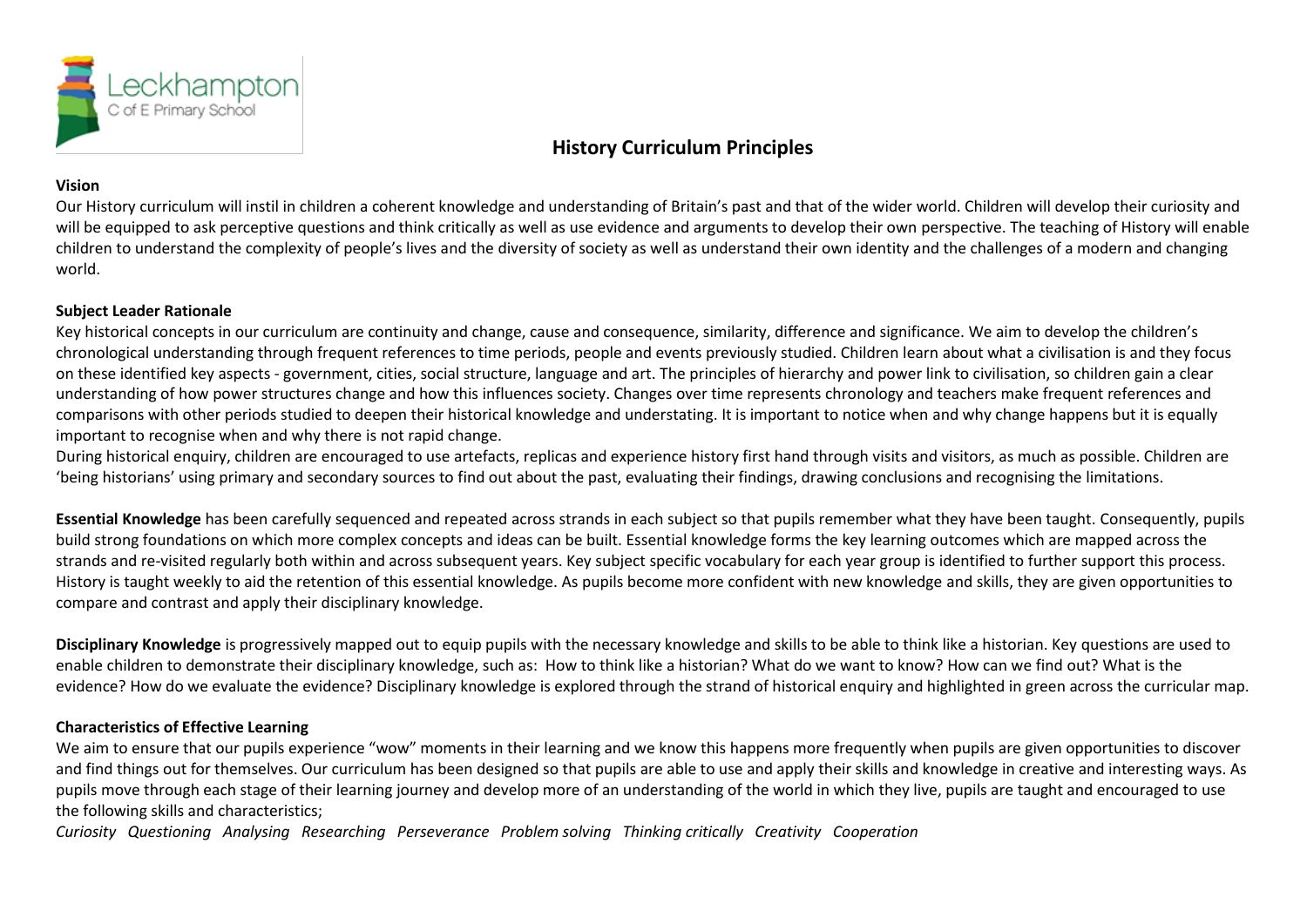| History                                                                                                        |                                                                                                                                                                                                                                                                   |                                                                                                                                                             |                                                                                                                                                                                                                                                                                                                                                                         |                                                                                                                                                                                                                                                                                    |                                                                                                                                                                                                                                                                                                                                                                                                                                                                                                                                          |  |  |
|----------------------------------------------------------------------------------------------------------------|-------------------------------------------------------------------------------------------------------------------------------------------------------------------------------------------------------------------------------------------------------------------|-------------------------------------------------------------------------------------------------------------------------------------------------------------|-------------------------------------------------------------------------------------------------------------------------------------------------------------------------------------------------------------------------------------------------------------------------------------------------------------------------------------------------------------------------|------------------------------------------------------------------------------------------------------------------------------------------------------------------------------------------------------------------------------------------------------------------------------------|------------------------------------------------------------------------------------------------------------------------------------------------------------------------------------------------------------------------------------------------------------------------------------------------------------------------------------------------------------------------------------------------------------------------------------------------------------------------------------------------------------------------------------------|--|--|
|                                                                                                                |                                                                                                                                                                                                                                                                   |                                                                                                                                                             | Year 1                                                                                                                                                                                                                                                                                                                                                                  |                                                                                                                                                                                                                                                                                    |                                                                                                                                                                                                                                                                                                                                                                                                                                                                                                                                          |  |  |
|                                                                                                                |                                                                                                                                                                                                                                                                   |                                                                                                                                                             |                                                                                                                                                                                                                                                                                                                                                                         | How to think like a Historian; What do we want to know? How can we find out? What is the evidence? How do we evaluate the evidence?                                                                                                                                                |                                                                                                                                                                                                                                                                                                                                                                                                                                                                                                                                          |  |  |
| <b>Strands of Learning</b>                                                                                     | <b>Chronology</b>                                                                                                                                                                                                                                                 | <b>Civilisation</b>                                                                                                                                         | <b>Hierarchy and Power</b>                                                                                                                                                                                                                                                                                                                                              | Changes over time                                                                                                                                                                                                                                                                  | Historical Enquiry skills - How<br>to think like a historian.                                                                                                                                                                                                                                                                                                                                                                                                                                                                            |  |  |
| <b>Vocabulary</b>                                                                                              | significance, similar, timeline, year, yesterday                                                                                                                                                                                                                  |                                                                                                                                                             |                                                                                                                                                                                                                                                                                                                                                                         | invention, living memory, local, long ago, modern, museum, new, old, opinion, oral history, parliament, past, power, present, remembers,                                                                                                                                           | because, calendar, cause, century, change, church, Christianity, continuity, decade, democracy, detective, different, diversity, future, important,                                                                                                                                                                                                                                                                                                                                                                                      |  |  |
| Autumn<br>Changes within living<br>memory<br>How has<br>Leckhampton School<br>changed over the<br>past decade? | To plot (as a class) key<br>events in the<br>development of the<br>school on a timeline (KS1<br>corridor - 1996?, Cherry<br>Class 2008?, new hall,<br>Rec/Y6 areas 2020/1.<br>To know if these events<br>were before or after<br>they/their parents were<br>born. | To know that the school<br>has changed/expanded as<br>the community has<br>changed/expanded.<br>To identify parts of the<br>school that are old and<br>new. | To know that the school<br>has a Governing body, a<br>Leadership team,<br>teaching staff, non-<br>teaching staff, heads of<br>houses, house captains,<br>pupil parliament.<br>To know some of the<br>responsibilities of the<br>Governing body,<br>Leadership team,<br>teaching staff, non-<br>teaching staff, heads of<br>houses, house captains,<br>pupil parliament. | To compare pictures and<br>plans of the school from<br>before the expansion to<br>$today - what has$<br>changed/what is the<br>same?<br>To know that the staff and<br>pupils of the school change<br>over time. Discuss previous<br>pupils and teachers they<br>may know/not know. | Historical enquiry -<br>To know that historians find out<br>about the past by finding and<br>studying artefacts.<br>To identify similarities and<br>differences between the school<br>(and the people in it!) today and<br>10 years ago.<br>To compare pictures and plans of<br>the school from before the<br>expansion to today - what has<br>changed/what is the same?<br>To identify parts of the school<br>that are old and new.<br>Find answers to simple questions<br>about the past from sources of<br>information eg. artefacts. |  |  |
| Spring                                                                                                         | To plot (as a class) key<br>events in the history of<br>the railway on a timeline<br>(1812 first locomotive-<br>powered railway, 1880s                                                                                                                            | To know that rail transport<br>has changed because of<br>technological advances<br>and more recently the<br>need to be more                                 | To know that rail travel<br>was (and still is)<br>different for rich and<br>poor.<br>To know that wealthy                                                                                                                                                                                                                                                               | To know that trains used<br>to run on steam and now<br>run on diesel and electric.<br>To know why trains used<br>to run on steam and now                                                                                                                                           | To know that historians find out<br>about the past by finding and<br>studying artefacts.<br>To identify the similarities and<br>differences between steam trains                                                                                                                                                                                                                                                                                                                                                                         |  |  |
| Changes beyond<br>living memory<br>How and why has rail<br>transport changed<br>over time?                     | electrification began,<br>1930s trains began to be<br>powered by diesel and by<br>2040 the government<br>aims to scrap all diesel                                                                                                                                 | environmentally friendly.<br>To know that trains are<br>used to transport goods<br>and passengers.<br>To know that people use                               | people often use 'new'<br>forms of transport first.                                                                                                                                                                                                                                                                                                                     | run on diesel and electric.                                                                                                                                                                                                                                                        | (model from Wilson), electric<br>trains and hydrogen trains.<br>Find answers to simple questions<br>about the past from sources of<br>information eg. artefacts.                                                                                                                                                                                                                                                                                                                                                                         |  |  |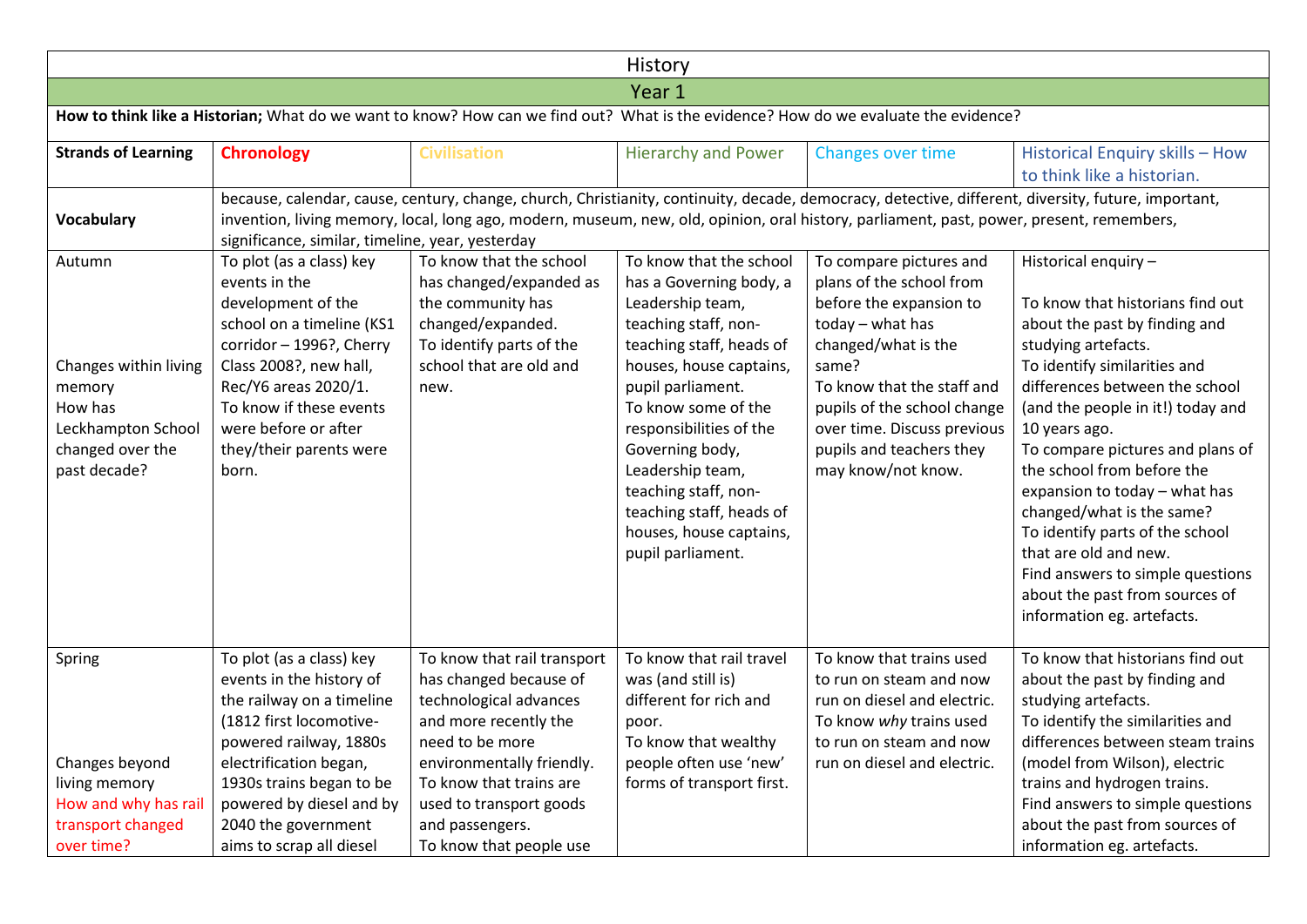|                                                                                                               | only trains - hydrogen<br>trains?).<br>To know that these<br>events were before<br>they/their<br>parents/grandparents<br>were born.                                                                                                                                                                                                                                                                                                                                                                                                                       | trains less nowadays and<br>suggest reasons why this<br>might be - cars, lorries,<br>aeroplanes.                                                                                                                                                                                         |                                                                                                                                                                                                                                                                                          |                                                                                                                                                                                                                                                     |                                                                                                                                                                                                                                                                                                                                                                            |
|---------------------------------------------------------------------------------------------------------------|-----------------------------------------------------------------------------------------------------------------------------------------------------------------------------------------------------------------------------------------------------------------------------------------------------------------------------------------------------------------------------------------------------------------------------------------------------------------------------------------------------------------------------------------------------------|------------------------------------------------------------------------------------------------------------------------------------------------------------------------------------------------------------------------------------------------------------------------------------------|------------------------------------------------------------------------------------------------------------------------------------------------------------------------------------------------------------------------------------------------------------------------------------------|-----------------------------------------------------------------------------------------------------------------------------------------------------------------------------------------------------------------------------------------------------|----------------------------------------------------------------------------------------------------------------------------------------------------------------------------------------------------------------------------------------------------------------------------------------------------------------------------------------------------------------------------|
| Summer<br>Changes beyond<br>living memory<br>How and why has<br>use of the<br>waterways changed<br>over time? | To plot (as a class) key<br>events in the history of<br>Gloucester Docks on a<br>timeline (1827 opened<br>for large boats to avoid<br>windy River Severn,<br>1840s became connected<br>to the railway to improve<br>movement of goods, by<br>1980 very few ships were<br>used for transporting<br>goods and as there was<br>less commercial traffic<br>pleasure craft became<br>more popular, 2009<br><b>Gloucester Quays</b><br>shopping centre opened).<br>To know that these<br>events were before<br>they/their<br>parents/grandparents<br>were born. | To know that the use of<br>Gloucester Docks (to<br>transport corn, timber,<br>drinks, fruit etc) has<br>changed because of<br>developments in how we<br>transport goods.<br>To visit Gloucester Docks<br>and learn about the<br>importance of the Docks in<br>the Industrial Revolution. | To know which<br>industries used to<br>operate from the Docks.<br>To know the different<br>jobs that different<br>people did/do at the<br>Docks.<br>To know that corn<br>warehouses, mills,<br>timber yards, wagon<br>works and the Mariner's<br>Chapel were/are at<br>Gloucester Docks. | To know that Gloucester<br>Docks used to be used for<br>transporting goods and is<br>now used for retail and<br>leisure.<br>To know why Gloucester<br>Docks used to be used for<br>transporting goods and is<br>now used for retail and<br>leisure. | To know that historians find out<br>about the past by finding and<br>studying artefacts.<br>To visit Gloucester Docks and<br>identify old and new buildings.<br>To compare pictures of<br>Gloucester Docks over time and<br>recognize similarities and<br>differences.<br>Find answers to simple questions<br>about the past from sources of<br>information eg. artefacts. |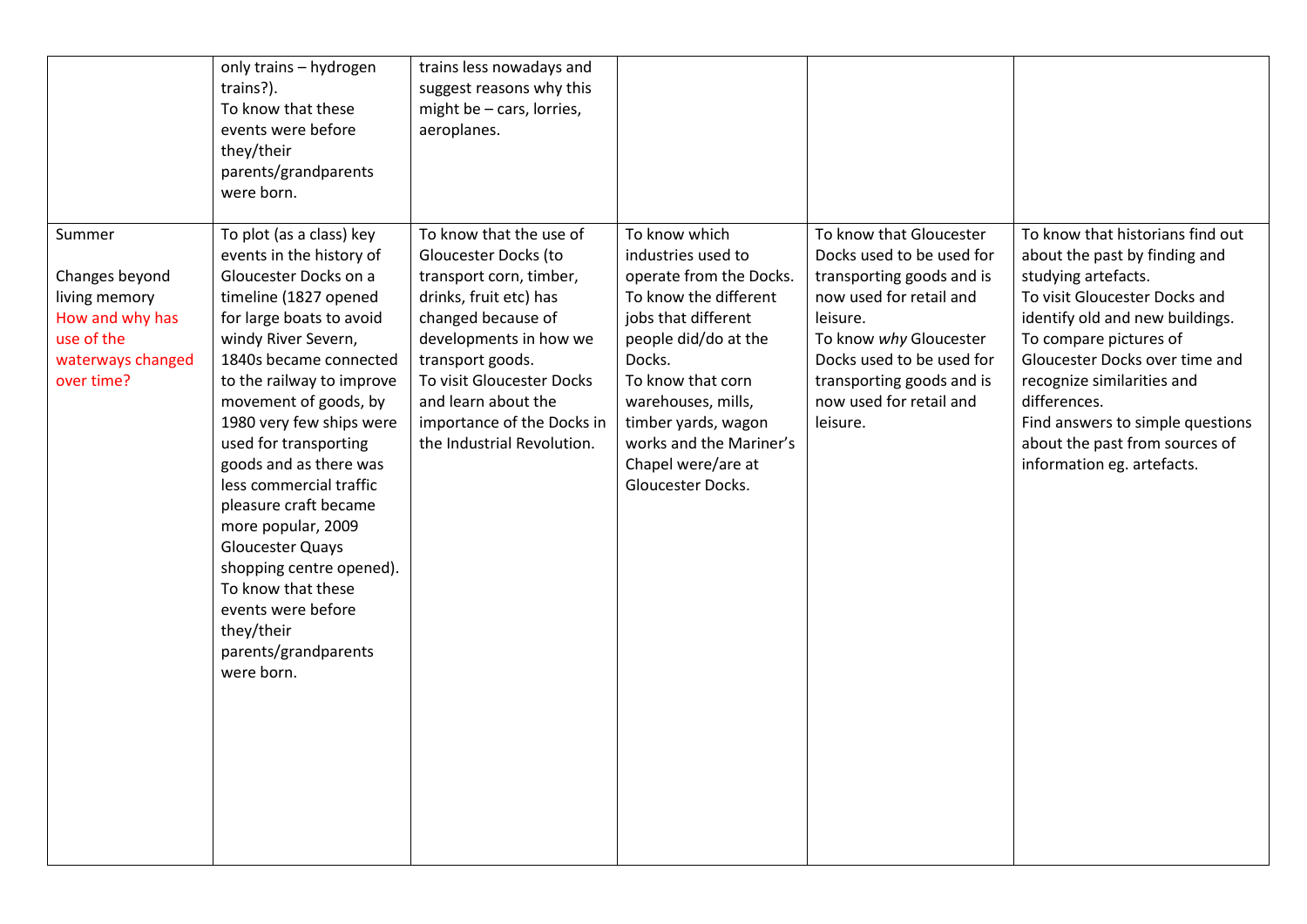| <b>History</b>                                                                                                                                   |                                                                                                                                                                                                                                                                                                                                        |                                                                                                                                                                                                                                                                                                                                                                                                                                            |                                                                                                                                                                                                                                                                                                                                                                                             |                                                                                                                                                                                                                                                                                       |                                                                                                                                                                                                                                                                                                                                                                                                                                                                                                                                                         |  |  |  |
|--------------------------------------------------------------------------------------------------------------------------------------------------|----------------------------------------------------------------------------------------------------------------------------------------------------------------------------------------------------------------------------------------------------------------------------------------------------------------------------------------|--------------------------------------------------------------------------------------------------------------------------------------------------------------------------------------------------------------------------------------------------------------------------------------------------------------------------------------------------------------------------------------------------------------------------------------------|---------------------------------------------------------------------------------------------------------------------------------------------------------------------------------------------------------------------------------------------------------------------------------------------------------------------------------------------------------------------------------------------|---------------------------------------------------------------------------------------------------------------------------------------------------------------------------------------------------------------------------------------------------------------------------------------|---------------------------------------------------------------------------------------------------------------------------------------------------------------------------------------------------------------------------------------------------------------------------------------------------------------------------------------------------------------------------------------------------------------------------------------------------------------------------------------------------------------------------------------------------------|--|--|--|
|                                                                                                                                                  |                                                                                                                                                                                                                                                                                                                                        |                                                                                                                                                                                                                                                                                                                                                                                                                                            | Year <sub>2</sub>                                                                                                                                                                                                                                                                                                                                                                           |                                                                                                                                                                                                                                                                                       |                                                                                                                                                                                                                                                                                                                                                                                                                                                                                                                                                         |  |  |  |
|                                                                                                                                                  | How to think like a Historian; What do we want to know? How can we find out? What is the evidence? How do we evaluate the evidence?                                                                                                                                                                                                    |                                                                                                                                                                                                                                                                                                                                                                                                                                            |                                                                                                                                                                                                                                                                                                                                                                                             |                                                                                                                                                                                                                                                                                       |                                                                                                                                                                                                                                                                                                                                                                                                                                                                                                                                                         |  |  |  |
| <b>Strands of</b><br><b>Learning</b>                                                                                                             | <b>Chronology</b>                                                                                                                                                                                                                                                                                                                      | <b>Civilisation</b>                                                                                                                                                                                                                                                                                                                                                                                                                        | <b>Hierarchy and Power</b>                                                                                                                                                                                                                                                                                                                                                                  | <b>Changes over time</b>                                                                                                                                                                                                                                                              | <b>Historical Enquiry skills - How</b><br>to think like a historian.                                                                                                                                                                                                                                                                                                                                                                                                                                                                                    |  |  |  |
| <b>Vocabulary</b>                                                                                                                                | achievement, artefact, chronology, discovery, era/period, evidence, execution, explorer, global, impact, international, interpretation, investigate,<br>king/queen, monarchy, monastery, nation, pioneer, rebellion, research, revolt, torture, traitor, treason                                                                       |                                                                                                                                                                                                                                                                                                                                                                                                                                            |                                                                                                                                                                                                                                                                                                                                                                                             |                                                                                                                                                                                                                                                                                       |                                                                                                                                                                                                                                                                                                                                                                                                                                                                                                                                                         |  |  |  |
| Autumn<br>National/global<br>events - GF of<br>London, Gunpowder<br>plot, Titanic<br>What happened?<br>When? Why was it<br>significant (impact)? | To plot Gunpowder plot<br>(1605), GF of London<br>(1666), and sinking of the<br>Titanic (1912) on a<br>timeline.<br>To know that these<br>events happened a long<br>time before they were<br>born.<br>To know that the Great<br>Fire of London and the<br>Gunpowder Plot occurred<br>a long time before the<br>sinking of the Titanic. | How did these events<br>change people's lives<br>then/now?<br>To know that we still<br>commemorate the<br>Gunpowder Plot today and<br>how we commemorate it.<br>To know that the Great<br>Fire of London changed<br>the way that cities were<br>laid out, what materials<br>they were built from and<br>that it paved the way for<br>modern London.<br>To know that the sinking of<br>the titanic led to societal<br>changes - ships being | How differences in<br>power/religion lead to<br>the gunpowder plot?<br>How were different<br>people in society<br>affected by the Fire of<br>London? How did<br>difference in hierarchy<br>affect survival on the<br>Titanic.<br>To know that religious<br>differences and a quest<br>for power led to the<br>Gunpowder Plot.<br>To investigate how<br>different people<br>(rich/poor) were | To know that we still have<br>a monarch but that their<br>role differs to the King<br>running the country in<br>1606.<br>To compare how people<br>tackled the Great Fire of<br>London to how firefighters<br>tackle blazes today.<br>To compare the Titanic to<br>cruise ships today. | Historical enquiry - understand<br>how we find out about the past<br>and that it can be represented in<br>different ways.<br>To recognize that people had<br>differences of opinion about the<br>rights and wrongs of the<br>Gunpowder Plot.<br>To know that Samuel Pepys' diary<br>only shows one person's view and<br>that others' may be different.<br>To compare accounts of the<br>sinking of the Titanic and<br>recognize that people's views of<br>the same event can be different.<br>To study the objects from a<br>Titanic Edwardian suitcase |  |  |  |
|                                                                                                                                                  |                                                                                                                                                                                                                                                                                                                                        | required to carry enough<br>lifeboats for everyone on<br>board, radios have to be<br>kept on 24 hours a day, the<br>International Ice Patrol<br>was established and ship<br>designs changed.                                                                                                                                                                                                                                               | affected by the Fire of<br>London.<br>To know that rich and<br>poor people were<br>treated very differently<br>on the Titanic.                                                                                                                                                                                                                                                              |                                                                                                                                                                                                                                                                                       | (available from The Wilson) to<br>find out about a person from this<br>period.<br>To know that historians find out<br>about the past by finding and<br>studying artefacts.<br>Use a source - observe or handle<br>sources to answer questions<br>about the past on the basis of<br>simple observations.                                                                                                                                                                                                                                                 |  |  |  |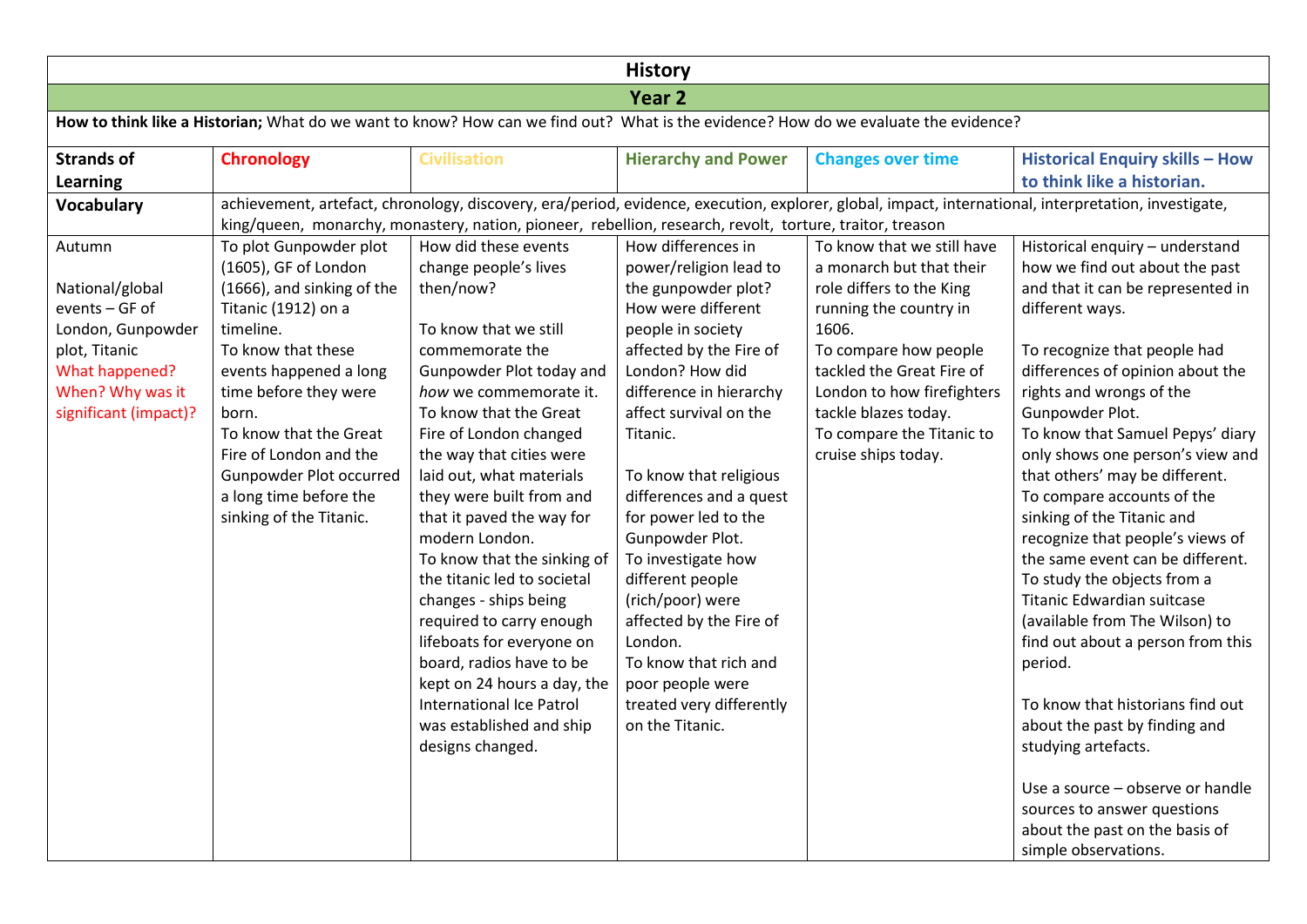| Spring<br>National/Global<br>individuals<br><b>Compare and</b><br>contrast Alex<br>Graham Bell and<br>James Dyson; Mary<br><b>Seacole and Edith</b><br>Cavelle; QEI and<br><b>QEII</b> ; Neil Armstrong<br>and Christopher<br><b>Columbus</b> | To plot each individual's<br>life on a timeline.<br>To discuss whether these<br>individuals were<br>before/after the others.<br>To discuss where these<br>people sit in relation to<br>previous learning and<br>today.                                                                                         | To know why each<br>individual is considered to<br>be 'significant'.<br>To know what impact each<br>event/individual had on<br>their society and our<br>society today.                                                                                              | To understand that each<br>individual had a<br>different amount of<br>power/influence<br>depending on their<br>position within society.<br>To consider if these<br>individuals would be<br>viewed/treated<br>differently today.                                                                                | To recognise the impact<br>these individuals had on<br>their society.<br>To identify how these<br>individuals still impact on<br>our lives today.                                                                                                                     | To know that historians find out<br>about the past by finding and<br>studying artefacts.<br>To use a variety of primary and<br>secondary sources (available from<br>The Wilson) to find out about the<br>individuals - photos, diaries,<br>personal objects, video clips<br>Use a source - observe or handle<br>sources to answer questions<br>about the past on the basis of<br>simple observations. |
|-----------------------------------------------------------------------------------------------------------------------------------------------------------------------------------------------------------------------------------------------|----------------------------------------------------------------------------------------------------------------------------------------------------------------------------------------------------------------------------------------------------------------------------------------------------------------|---------------------------------------------------------------------------------------------------------------------------------------------------------------------------------------------------------------------------------------------------------------------|----------------------------------------------------------------------------------------------------------------------------------------------------------------------------------------------------------------------------------------------------------------------------------------------------------------|-----------------------------------------------------------------------------------------------------------------------------------------------------------------------------------------------------------------------------------------------------------------------|-------------------------------------------------------------------------------------------------------------------------------------------------------------------------------------------------------------------------------------------------------------------------------------------------------------------------------------------------------------------------------------------------------|
| Summer<br>Local significant<br>events, places and<br>people<br>Achievements and<br>impact of Edward<br><b>Wilson and Gustav</b><br>Holst.<br><b>Causes and</b><br>consequences of the<br><b>Battle of</b>                                     | To plot the Battle of<br>Tewkesbury (1471) on a<br>timeline.<br>To know that Tewkesbury<br>is in Gloucestershire.<br>To plot Edward Wilson's<br>life on a timeline (1872 -<br>1912). To plot Gustav<br>Holst's life on a timeline<br>$(1874 - 1934).$<br>To know that Edward<br><b>Wilson and Gustav Holst</b> | To identify Gloucestershire<br>and make links with their<br>geographical<br>understanding.<br>To recognise how the local<br>area has changed over<br>time and suggest reasons<br>for this change.<br>To know how and why the<br>Battle of Tewkesbury was<br>fought. | To know that the Battle<br>of Tewkesbury brought<br>an end to the War of the<br>Roses and resulted in a<br>secure monarchy.<br>To understand that<br>Edward Wilson was in a<br>privileged position to be<br>able to go on an<br>Antarctic exploration. To<br>understand that Gustav<br>Holst was privileged to | To discuss some of the<br>ways that battle/war was<br>different in 1471<br>compared with today.<br>To consider how Edward<br>Wilson's Antarctic<br>exploration<br>(equipment/reasons for)<br>was different to a modern<br>day exploration.<br>To consider how Holst's | Historical enquiry -<br>To re-enact the Battle of<br>Tewkesbury and understand how<br>re-enactments help us to further<br>understand past events.<br>To use artefacts (available from<br>The Wilson) to ask and answer<br>questions about Edward Wilson's<br>life and explorations.                                                                                                                   |
| Tewkesbury.<br>Importance of<br>Gloucester<br>Cathedral.<br>The impact of the<br>invention of the jet<br>engine.                                                                                                                              | were born in Cheltenham.<br>To plot the date that the<br><b>Gloucester Cathedral site</b><br>was established as a<br>place of worship (678AD).<br>To know that Gloucester<br>Cathedral is in<br>Gloucestershire.                                                                                               | To discuss why Antarctic<br>exploration was so difficult<br>and so important at that<br>time and now.<br>To understand the impact<br>of Holst's music and how<br>people still listen to it<br>today.                                                                | be able to study music.<br>To know some of the<br>people that are buried in<br><b>Gloucester Cathedral</b><br>and what sort of people<br>are buried in such a<br>special place.                                                                                                                                | music is different to some<br>modern music but to<br>understand that new<br>classical music is still<br>composed today.<br>To know some of the ways<br>the building has developed<br>over time and how its use<br>has changed (Anglo Saxon                            | To visit Gloucester Cathedral and<br>recognise how it has changed<br>over time and consider what the<br>different areas of the Cathedral<br>are used for now/were used for in<br>the past.<br>To know that historians find out<br>about the past by finding and<br>studying artefacts.                                                                                                                |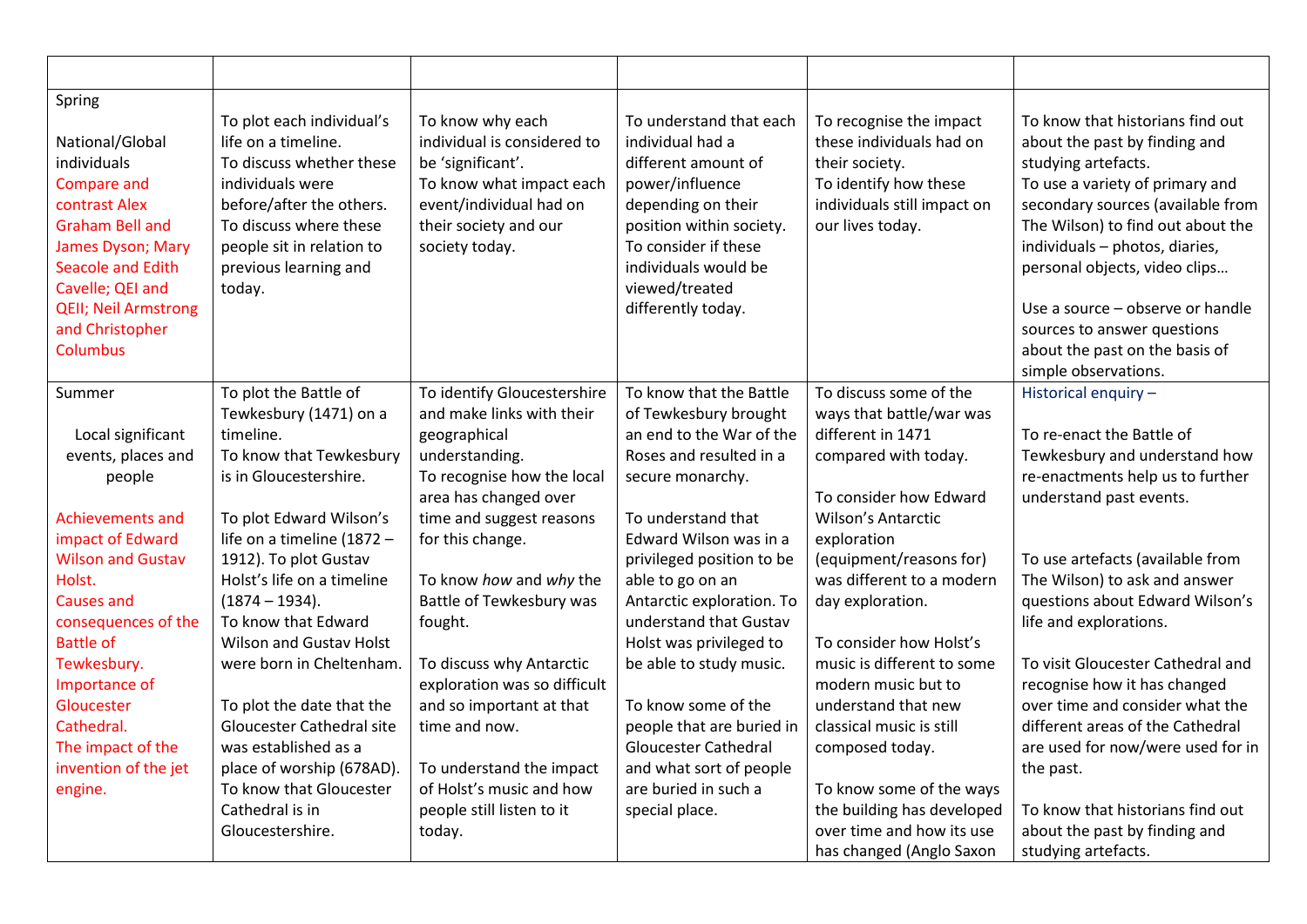|                           |                             | religious community,  |                                  |
|---------------------------|-----------------------------|-----------------------|----------------------------------|
|                           | To discuss why the          | Monastery, St Peter's | Use a source - observe or handle |
| Through discussion, make  | Cathedral is (and has been) | Abbey, Cathedral).    | sources to answer questions      |
| connections between       | important to many people    |                       | about the past on the basis of   |
| these local people/places | throughout so many years    |                       | simple observations.             |
|                           |                             |                       |                                  |
| and their previous        | (place of worship, cultural |                       |                                  |
| learning/developing       | venue, tourist destination, |                       |                                  |
| mental timeline.          | place of learning, musical  |                       |                                  |
|                           | centre of excellence,       |                       |                                  |
|                           | trainer of masons,          |                       |                                  |
|                           | restaurant, concert and     |                       |                                  |
|                           | lecture venue).             |                       |                                  |
|                           |                             |                       |                                  |
|                           |                             |                       |                                  |
|                           |                             |                       |                                  |
|                           |                             |                       |                                  |
|                           |                             |                       |                                  |
|                           |                             |                       |                                  |
|                           |                             |                       |                                  |
|                           |                             |                       |                                  |
|                           |                             |                       |                                  |
|                           |                             |                       |                                  |
|                           |                             |                       |                                  |
|                           |                             |                       |                                  |
|                           |                             |                       |                                  |
|                           |                             |                       |                                  |
|                           |                             |                       |                                  |
|                           |                             |                       |                                  |
|                           |                             |                       |                                  |
|                           |                             |                       |                                  |
|                           |                             |                       |                                  |
|                           |                             |                       |                                  |
|                           |                             |                       |                                  |
|                           |                             |                       |                                  |
|                           |                             |                       |                                  |
|                           |                             |                       |                                  |
|                           |                             |                       |                                  |
|                           |                             |                       |                                  |
|                           |                             |                       |                                  |
|                           |                             |                       |                                  |
|                           |                             |                       |                                  |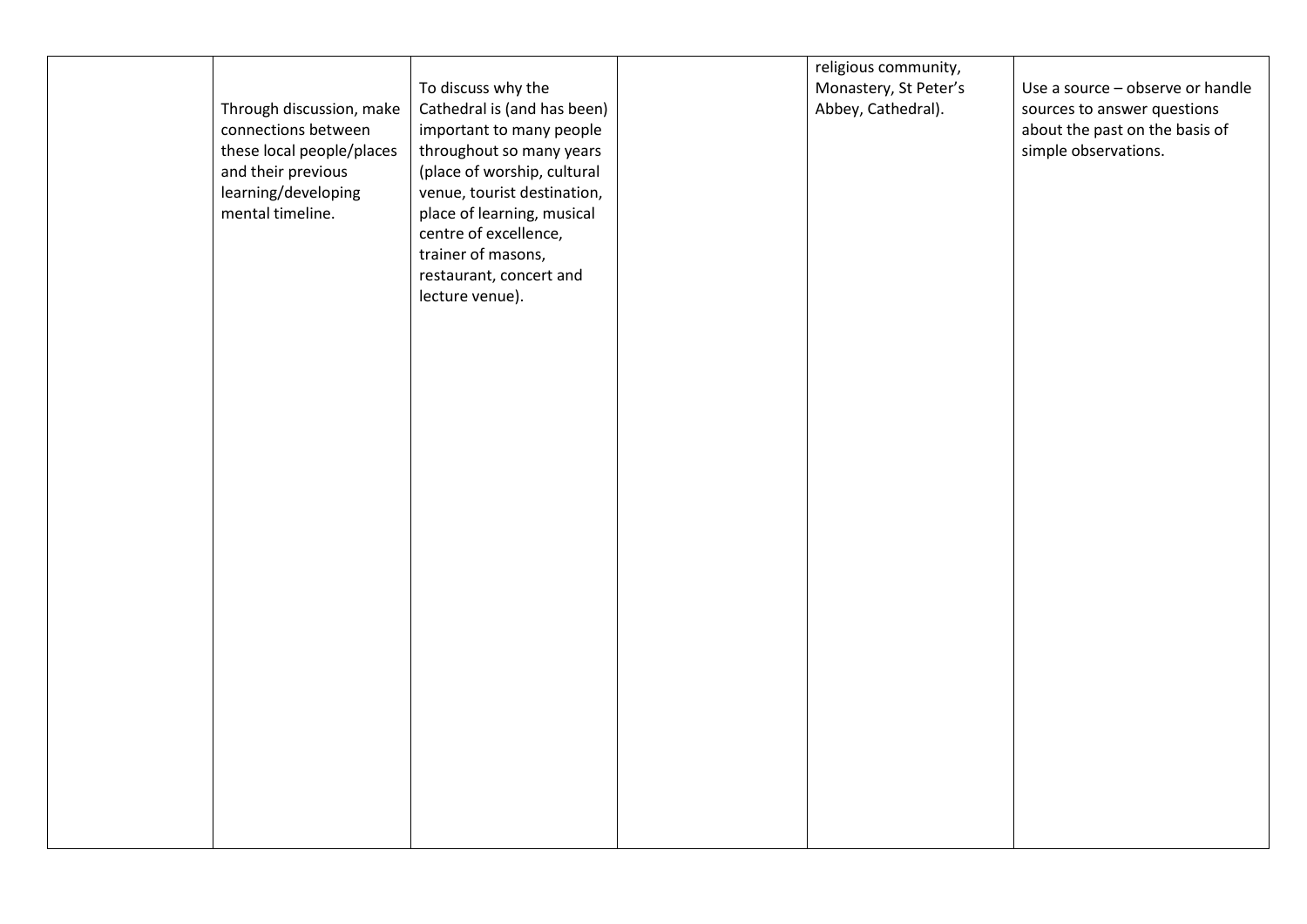|                                                                                                                                                                                                                                |                                                                                                                                                                                                                                      |                                                                                                                                                                                                                                                                                                                                                                                                                                                                                                                                                          | <b>History</b>                                                                                                                                                                                                                                                                                                                                                                                                                                                                                                                                                  |                                                                                                                                                                                                                                                                                                                                                                                         |                                                                                                                                                                                                                                                                                                                                                                                                                                                                                                                                                                                                                                               |  |  |  |  |
|--------------------------------------------------------------------------------------------------------------------------------------------------------------------------------------------------------------------------------|--------------------------------------------------------------------------------------------------------------------------------------------------------------------------------------------------------------------------------------|----------------------------------------------------------------------------------------------------------------------------------------------------------------------------------------------------------------------------------------------------------------------------------------------------------------------------------------------------------------------------------------------------------------------------------------------------------------------------------------------------------------------------------------------------------|-----------------------------------------------------------------------------------------------------------------------------------------------------------------------------------------------------------------------------------------------------------------------------------------------------------------------------------------------------------------------------------------------------------------------------------------------------------------------------------------------------------------------------------------------------------------|-----------------------------------------------------------------------------------------------------------------------------------------------------------------------------------------------------------------------------------------------------------------------------------------------------------------------------------------------------------------------------------------|-----------------------------------------------------------------------------------------------------------------------------------------------------------------------------------------------------------------------------------------------------------------------------------------------------------------------------------------------------------------------------------------------------------------------------------------------------------------------------------------------------------------------------------------------------------------------------------------------------------------------------------------------|--|--|--|--|
|                                                                                                                                                                                                                                | Year <sub>3</sub>                                                                                                                                                                                                                    |                                                                                                                                                                                                                                                                                                                                                                                                                                                                                                                                                          |                                                                                                                                                                                                                                                                                                                                                                                                                                                                                                                                                                 |                                                                                                                                                                                                                                                                                                                                                                                         |                                                                                                                                                                                                                                                                                                                                                                                                                                                                                                                                                                                                                                               |  |  |  |  |
|                                                                                                                                                                                                                                | How to think like a Historian; What do we want to know? How can we find out? What is the evidence? How do we evaluate the evidence?                                                                                                  |                                                                                                                                                                                                                                                                                                                                                                                                                                                                                                                                                          |                                                                                                                                                                                                                                                                                                                                                                                                                                                                                                                                                                 |                                                                                                                                                                                                                                                                                                                                                                                         |                                                                                                                                                                                                                                                                                                                                                                                                                                                                                                                                                                                                                                               |  |  |  |  |
| <b>Strands of</b>                                                                                                                                                                                                              | <b>Chronology</b>                                                                                                                                                                                                                    | <b>Civilisation</b>                                                                                                                                                                                                                                                                                                                                                                                                                                                                                                                                      | <b>Hierarchy and Power</b>                                                                                                                                                                                                                                                                                                                                                                                                                                                                                                                                      | <b>Changes over time</b>                                                                                                                                                                                                                                                                                                                                                                | <b>Historical Enquiry skills - How</b>                                                                                                                                                                                                                                                                                                                                                                                                                                                                                                                                                                                                        |  |  |  |  |
| Learning                                                                                                                                                                                                                       |                                                                                                                                                                                                                                      |                                                                                                                                                                                                                                                                                                                                                                                                                                                                                                                                                          |                                                                                                                                                                                                                                                                                                                                                                                                                                                                                                                                                                 |                                                                                                                                                                                                                                                                                                                                                                                         | to think like a historian.                                                                                                                                                                                                                                                                                                                                                                                                                                                                                                                                                                                                                    |  |  |  |  |
| <b>Vocabulary</b>                                                                                                                                                                                                              | evidence, settler, slave,                                                                                                                                                                                                            |                                                                                                                                                                                                                                                                                                                                                                                                                                                                                                                                                          |                                                                                                                                                                                                                                                                                                                                                                                                                                                                                                                                                                 |                                                                                                                                                                                                                                                                                                                                                                                         | AD, agriculture, ancient civilisation, archaeology, architecture, aristocracy, BC, Britons, Celts, colony, conquest, culture, consequences, emperor,<br>empire, enquiry, gods/goddesses, influence, invasion, legacy, myths and legends, primary evidence, Regency, , remains, replica, Romans, secondary                                                                                                                                                                                                                                                                                                                                     |  |  |  |  |
| Autumn<br>The Roman Empire<br>and its impact on<br>Gloucestershire.<br>What is an empire?<br>Where was the<br>Roman empire?<br>When/why did they<br>invade Britain?<br>How has our county<br>been influenced by<br>the Romans? | To plot Roman Britain (43<br>-410AD) onto their<br>ongoing timeline.<br>To discuss where this fits<br>into their mental<br>timeline/previous<br>learning.<br>To discuss other<br>civilisations/empires that<br>existed at this time. | To know that an empire is<br>a set of lands ruled by an<br>emperor.<br>To know what life was like<br>in Gloucestershire before<br>the Roman invasion (small<br>Celtic tribes, round houses,<br>small settlements for<br>farming no towns or<br>proper roads).<br>To know how life in<br>Gloucestershire changed<br>after the Roman invasion<br>(villas - Chedworth/Great<br>Witcombe/Spoonley<br>Wood, amphitheatres -<br>Cirencester, town walls -<br>Cirencester, temple and<br>baths - Lydney Parkroads,<br>roads - Ermine Way/Fosse<br>Way, slaves). | To know that the Roman<br>Empire had a hierarchy<br>(Emperor, senators,<br>military generals,<br>wealthy nobles,<br>merchants, soldiers,<br>workers, slaves).<br>To recognize how<br>widespread the Roman<br>empire was.<br>To know why the<br>Romans invaded Britain<br>(land, slaves and 'riches'<br>- iron, lead, zinc,<br>copper, silver and gold).<br>To know why the<br>Romans were able to<br>take control of Britain<br>(powerful and organized<br>army versus tribes).<br>To know that the<br>Romans left Britain to<br>defend their land in<br>Italy. | To recognise how life in<br>Gloucestershire changed<br>after the Roman invasion.<br>To know what evidence of<br>the Roman invasion is still<br>evident in Gloucestershire<br>today - villas -<br>Chedworth/Great<br>Witcombe/Spoonley<br>Wood, amphitheatres -<br>Cirencester, town walls -<br>Cirencester, temple and<br>baths - Lydney Parkroads,<br>roads - Ermine Way/Fosse<br>Way. | To know that historians find out<br>about the past by finding and<br>studying artefacts.<br>To know that archaeologists carry<br>out geographical surveys and go<br>on 'digs' to find out about the<br>past.<br>To visit Chedworth Roman villa<br>and explore what primary sources<br>(replicas also available at The<br>Wilson) can reveal to us about life<br>in Gloucestershire during the<br>Roman period.<br>Use a range of sources to find out<br>about a period<br>Observe small details -<br>artefacts, pictures<br>Select and record<br>information relevant to<br>the study<br>Begin to use the<br>library/internet for<br>research |  |  |  |  |
| Spring                                                                                                                                                                                                                         | To plot the Leckhampton                                                                                                                                                                                                              | To recognize that                                                                                                                                                                                                                                                                                                                                                                                                                                                                                                                                        | To know why the                                                                                                                                                                                                                                                                                                                                                                                                                                                                                                                                                 | To compare historical and                                                                                                                                                                                                                                                                                                                                                               | To know that historians find out                                                                                                                                                                                                                                                                                                                                                                                                                                                                                                                                                                                                              |  |  |  |  |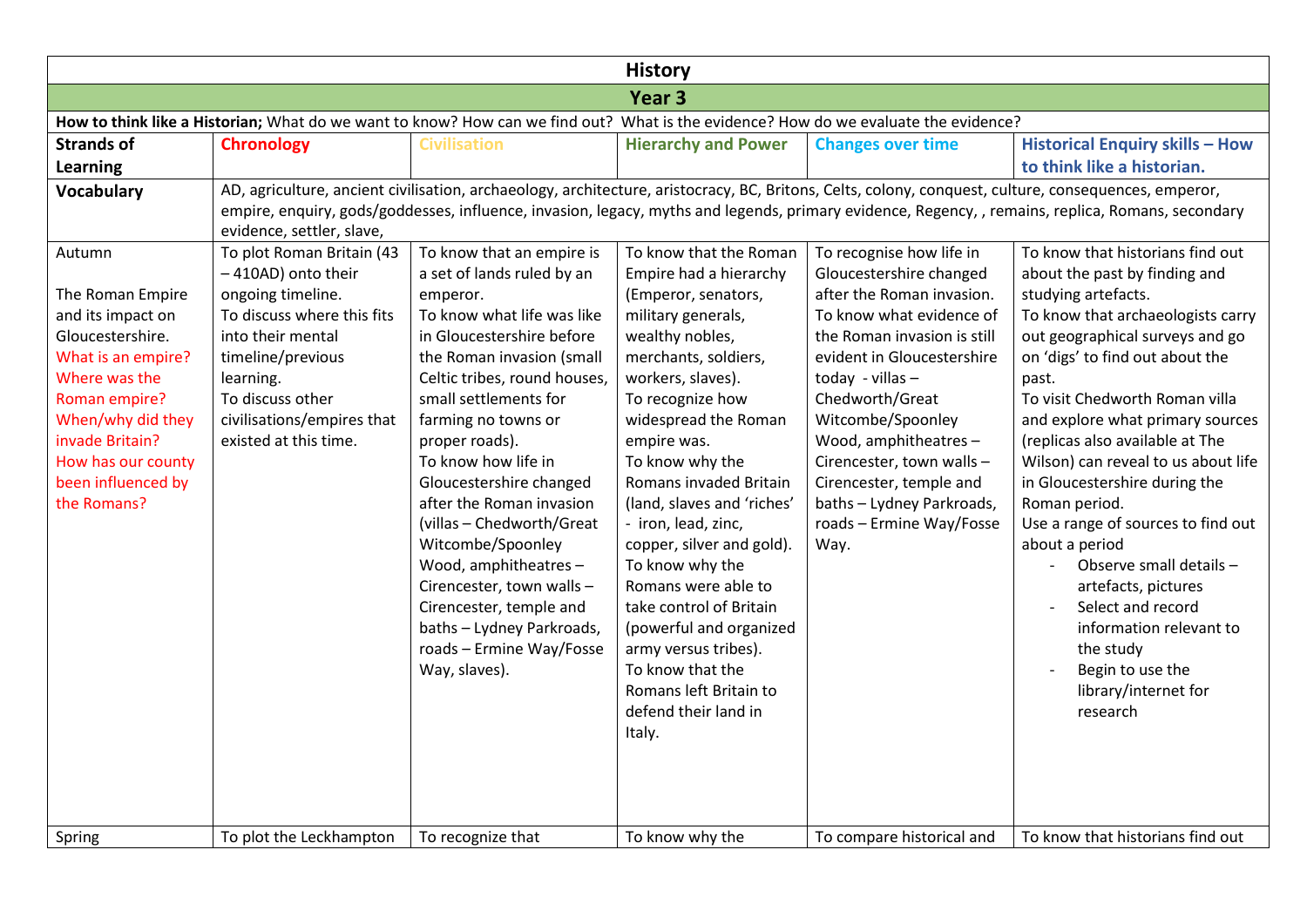| Local History-<br>Leckhampton<br>changes<br>How and why has<br>Leckhampton<br>changed over time -<br>houses, land use and<br>municipal buildings?                                              | riots (1902/6) on a<br>timeline and discuss<br>where it occurred in<br>relation to previous<br>learning.<br>To create a timeline of<br>houses from<br>Leckhampton and explain<br>why one is older than the<br>other. | Leckhampton has been<br>developed over time.<br>To know why these<br>developments have<br>occurred (increasing<br>population/popularity of<br>location).                                                                  | Leckhampton Riots<br>happened (access to the<br>hill).<br>To know who owned<br>Leckhampton Hill and<br>why he stopped access<br>to it (Henry Dale didn't<br>want people walking<br>over his land).<br>To know why people<br>wanted to access the hill<br>(farming, shopping,<br>getting to school, Good<br>Friday Fair).<br>To consider whether or<br>not the people were<br>right to riot. | modern maps/plans of<br>Leckhampton.<br>To recognize how land use<br>in Leckhampton has<br>changed and suggest some<br>reasons for this. | about the past by finding and<br>studying artefacts.<br>To know that archaeologists carry<br>out geographical surveys and go<br>on 'digs' to find out about the<br>past.<br>To recognise old and modern<br>buildings around Leckhampton<br>and explain how they know which<br>are older.<br>To know the time period that<br>some buildings in Leckhampton<br>were built.<br>Use a range of sources to find out<br>about a period<br>Observe small details -<br>artefacts, pictures<br>Select and record<br>information relevant to<br>the study<br>Begin to use the<br>library/internet for<br>research |
|------------------------------------------------------------------------------------------------------------------------------------------------------------------------------------------------|----------------------------------------------------------------------------------------------------------------------------------------------------------------------------------------------------------------------|---------------------------------------------------------------------------------------------------------------------------------------------------------------------------------------------------------------------------|---------------------------------------------------------------------------------------------------------------------------------------------------------------------------------------------------------------------------------------------------------------------------------------------------------------------------------------------------------------------------------------------|------------------------------------------------------------------------------------------------------------------------------------------|---------------------------------------------------------------------------------------------------------------------------------------------------------------------------------------------------------------------------------------------------------------------------------------------------------------------------------------------------------------------------------------------------------------------------------------------------------------------------------------------------------------------------------------------------------------------------------------------------------|
| Summer<br>Local history-<br>Cheltenham as a Spa<br>town<br>How and why has<br>Cheltenham changed<br>over time - village,<br>market town, Spa<br>town, home of<br>GCHQ/technical<br>industries? | To plot Regency<br>Cheltenham (1811-<br>1820) onto their ongoing<br>timeline.<br>To recognise what<br>periods of time are<br>before and after.                                                                       | To know that Cheltenham<br>has grown over time from<br>village to market town to<br>Spa Town to home of<br>technical industries and<br>tourist destination.<br>To suggest reasons why<br>Cheltenham has<br>grown/changed. | To know who developed<br>Cheltenham into a Spa<br>town (Henry Skillicorne).<br>To know why he did this<br>and why was he able to<br>do this (wealthy<br>landowner looking to<br>make more money and<br>turn Cheltenham into a<br>'destination')<br>To know who our local<br>MP is and what their<br>role is.<br>To know who the Mayor                                                       | To compare maps/plans of<br>Cheltenham from the<br>Regency period. What is<br>the same? What has<br>changed? Why?                        | To know that historians find out<br>about the past by finding and<br>studying artefacts.<br>To know that archaeologists carry<br>out geographical surveys and go<br>on 'digs' to find out about the<br>past.<br>To identify Regency buildings still<br>in Cheltenham. Why have they<br>survived? How has their use<br>changed?<br>To use local history artefacts<br>(from The Wilson) to ask and<br>answer questions about                                                                                                                                                                              |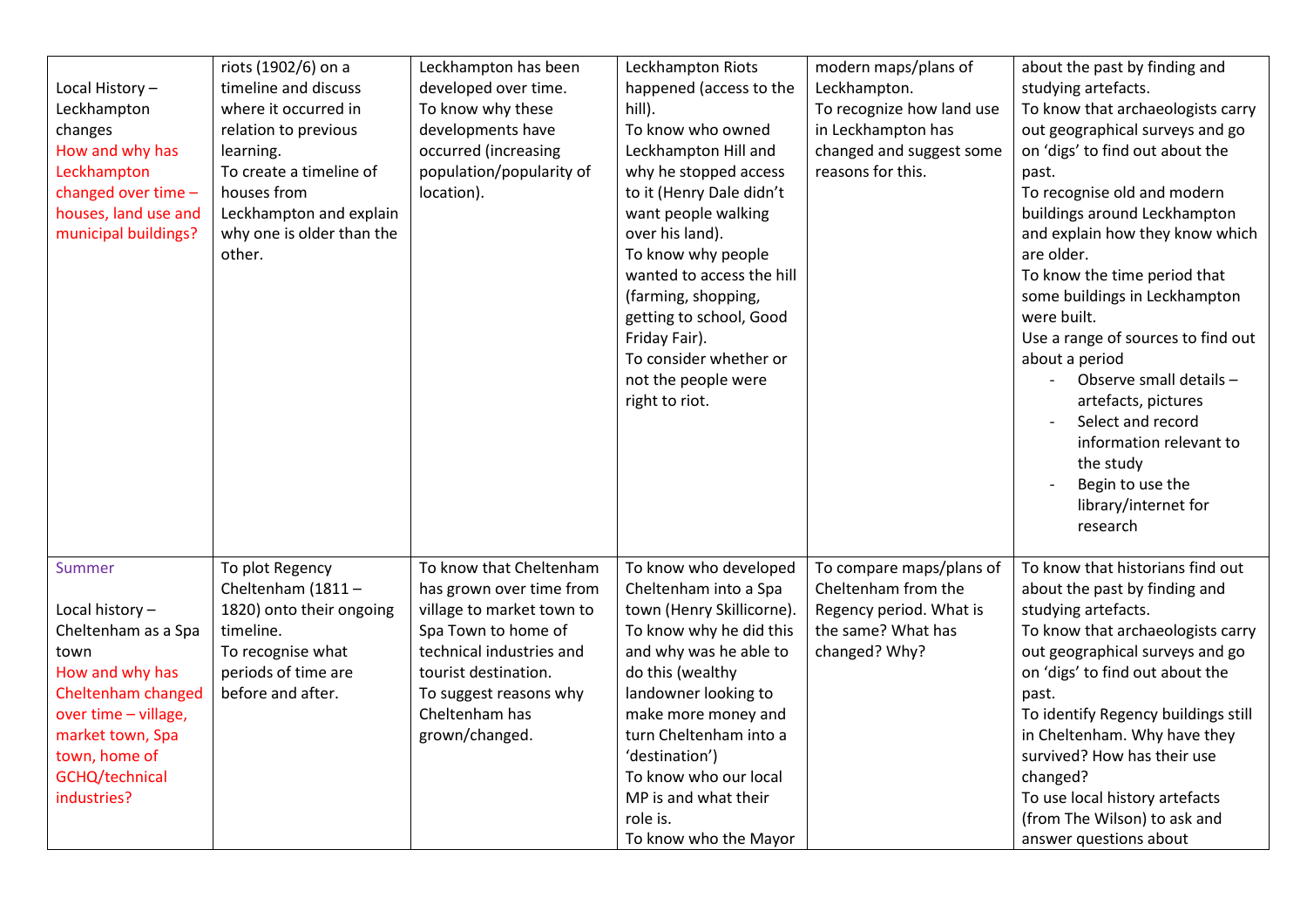|  | of Cheltenham is and<br>what their role is. | Cheltenham in the past.<br>Use a range of sources to find out<br>about a period<br>- Observe small details -<br>artefacts, pictures<br>Select and record<br>$\mathbb{Z}^{\mathbb{Z}}$<br>information relevant to<br>the study<br>Begin to use the<br>$\mathbb{L}^+$<br>library/internet for<br>research |
|--|---------------------------------------------|---------------------------------------------------------------------------------------------------------------------------------------------------------------------------------------------------------------------------------------------------------------------------------------------------------|
|  |                                             |                                                                                                                                                                                                                                                                                                         |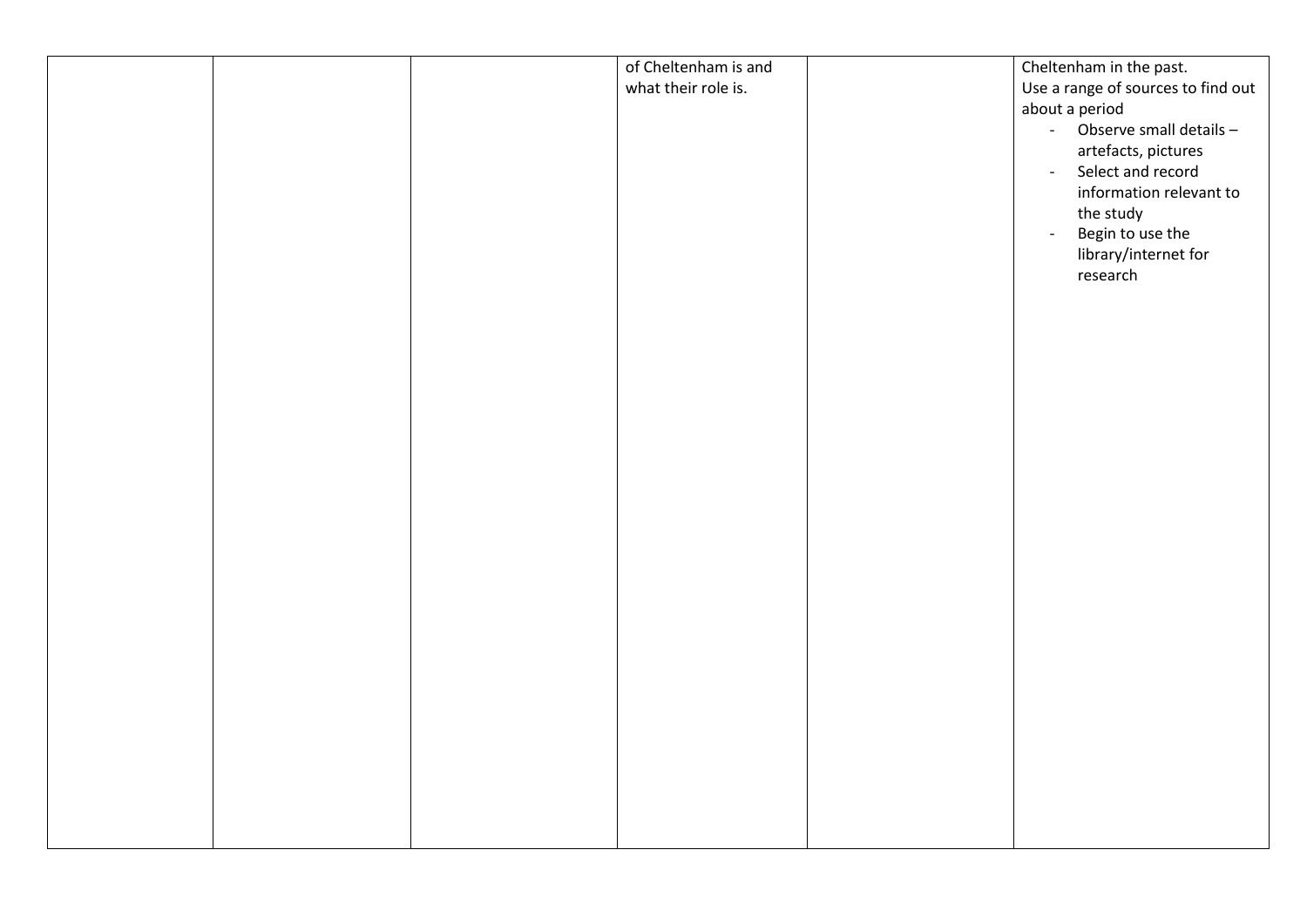| <b>History</b>                                                                                                                                                                                                                                                                          |                                                                                                                                                                                                                                                                                |                                                                                                                                                                                                                                                                                                                                                                                                                                                                                                                                                                                                                                              |                                                                                                                                                                                                                                                                                                                                                                                                                                                                   |                                                                                                                                                                               |                                                                                                                                                                                                                                                                                                                                                                                                                                                                                                                                                                                                                                                        |  |  |  |
|-----------------------------------------------------------------------------------------------------------------------------------------------------------------------------------------------------------------------------------------------------------------------------------------|--------------------------------------------------------------------------------------------------------------------------------------------------------------------------------------------------------------------------------------------------------------------------------|----------------------------------------------------------------------------------------------------------------------------------------------------------------------------------------------------------------------------------------------------------------------------------------------------------------------------------------------------------------------------------------------------------------------------------------------------------------------------------------------------------------------------------------------------------------------------------------------------------------------------------------------|-------------------------------------------------------------------------------------------------------------------------------------------------------------------------------------------------------------------------------------------------------------------------------------------------------------------------------------------------------------------------------------------------------------------------------------------------------------------|-------------------------------------------------------------------------------------------------------------------------------------------------------------------------------|--------------------------------------------------------------------------------------------------------------------------------------------------------------------------------------------------------------------------------------------------------------------------------------------------------------------------------------------------------------------------------------------------------------------------------------------------------------------------------------------------------------------------------------------------------------------------------------------------------------------------------------------------------|--|--|--|
| Year 4                                                                                                                                                                                                                                                                                  |                                                                                                                                                                                                                                                                                |                                                                                                                                                                                                                                                                                                                                                                                                                                                                                                                                                                                                                                              |                                                                                                                                                                                                                                                                                                                                                                                                                                                                   |                                                                                                                                                                               |                                                                                                                                                                                                                                                                                                                                                                                                                                                                                                                                                                                                                                                        |  |  |  |
|                                                                                                                                                                                                                                                                                         | How to think like a Historian; What do we want to know? How can we find out? What is the evidence? How do we evaluate the evidence?                                                                                                                                            |                                                                                                                                                                                                                                                                                                                                                                                                                                                                                                                                                                                                                                              |                                                                                                                                                                                                                                                                                                                                                                                                                                                                   |                                                                                                                                                                               |                                                                                                                                                                                                                                                                                                                                                                                                                                                                                                                                                                                                                                                        |  |  |  |
| <b>Strands of</b>                                                                                                                                                                                                                                                                       | <b>Chronology</b>                                                                                                                                                                                                                                                              | <b>Civilisation</b>                                                                                                                                                                                                                                                                                                                                                                                                                                                                                                                                                                                                                          | <b>Hierarchy and Power</b>                                                                                                                                                                                                                                                                                                                                                                                                                                        | <b>Changes over time</b>                                                                                                                                                      | <b>Historical Enquiry skills - How</b>                                                                                                                                                                                                                                                                                                                                                                                                                                                                                                                                                                                                                 |  |  |  |
| Learning                                                                                                                                                                                                                                                                                |                                                                                                                                                                                                                                                                                |                                                                                                                                                                                                                                                                                                                                                                                                                                                                                                                                                                                                                                              |                                                                                                                                                                                                                                                                                                                                                                                                                                                                   |                                                                                                                                                                               | to think like a historian.                                                                                                                                                                                                                                                                                                                                                                                                                                                                                                                                                                                                                             |  |  |  |
| <b>Vocabulary</b>                                                                                                                                                                                                                                                                       | prehistory, sacrifice, Stone Age                                                                                                                                                                                                                                               | Bronze Age, conclusion, conversion, Druid, government, hierarchy, hunter-gatherer, infer, Iron Age, metal-working, nomad, paganism, peasant,                                                                                                                                                                                                                                                                                                                                                                                                                                                                                                 |                                                                                                                                                                                                                                                                                                                                                                                                                                                                   |                                                                                                                                                                               |                                                                                                                                                                                                                                                                                                                                                                                                                                                                                                                                                                                                                                                        |  |  |  |
| Autumn<br>Ancient Greece -<br>life, achievements<br>and influence<br>What is a<br>civilization?<br><b>Where was Ancient</b><br>Greece?<br>What was life like in<br>this civilization?<br>How did the ancient<br><b>Greek civilization</b><br>influence the<br>modern, western<br>world? | To know that the ancient<br>Greek civilization existed<br>c.800BC-480BC.<br>To plot ancient Greece<br>onto their ongoing<br>timeline.<br>To recognize where<br>ancient Greece is in<br>relation to ancient Rome<br>and Regency Cheltenham<br>(and other previous<br>learning). | To know that a civilization<br>is a group of people with<br>their own languages and<br>way of life.<br>To know what ancient<br>Greek cities were like<br>(homes, temples,<br>defensive walls, gyms,<br>theatres, hippodromes,<br>marketplace, government).<br>To know what ancient<br>Greek clothing was like<br>(white/colourful tunics,<br>peplos, chitons,<br>himation, sandals).<br>To know what the ancient<br>Greek language/number<br>system was like (Greek<br>alphabet).<br>To know what ancient<br>Greek food was like<br>(mainly vegetarian,<br>asparagus, fennel,<br>cucumber, chickpeas,<br>celery, olives, damsons,<br>honey). | To know the names of<br>some Greek Gods.<br>To know that the<br>ancient Greeks believed<br>that the Gods directly<br>impacted on life on<br>Earth.<br>To know that ancient<br>Greece had a social<br>hierarchy (male citizens<br>in government, soldiers<br>and men, male children,<br>women/female<br>children/foreigners,<br>slaves).<br>To identify how the lives<br>of rich/poor (housing)<br>and men/women (status<br>and democracy) were<br>very different. | To know where Greece is<br>on a map.<br>To know how the ancient<br>Greeks have influenced<br>modern life - democracy,<br>medicine, architecture,<br>theatre and the Olympics. | To know that historians find out<br>about the past by finding and<br>studying artefacts.<br>To know that archaeologists carry<br>out geographical surveys, use<br>satellite imagery and metal<br>detectors and go on 'digs' to find<br>out about the past.<br>To study Greek pottery and other<br>artefacts (available from The<br>Wilson) and consider what<br>information can be found out<br>about ancient Greece.<br>Use evidence to build up a picture<br>of a past event<br>Choose relevant material<br>to present a picture of<br>one aspect of life in time<br>past<br>Ask a variety of questions<br>Use the library/internet<br>for research. |  |  |  |
| Spring<br>Changes in Britain                                                                                                                                                                                                                                                            | To plot both periods on<br>their timeline Stone Age -<br>10,000BC - 2200BC,                                                                                                                                                                                                    | To know what housing<br>(caves, huts, teepees,<br>thatched wattle and daub),                                                                                                                                                                                                                                                                                                                                                                                                                                                                                                                                                                 | To know that paganism<br>was important at this<br>time.                                                                                                                                                                                                                                                                                                                                                                                                           | To know how housing and<br>food changed throughout<br>these periods                                                                                                           | To know that historians find out<br>about prehistoric life by finding<br>and studying artefacts and                                                                                                                                                                                                                                                                                                                                                                                                                                                                                                                                                    |  |  |  |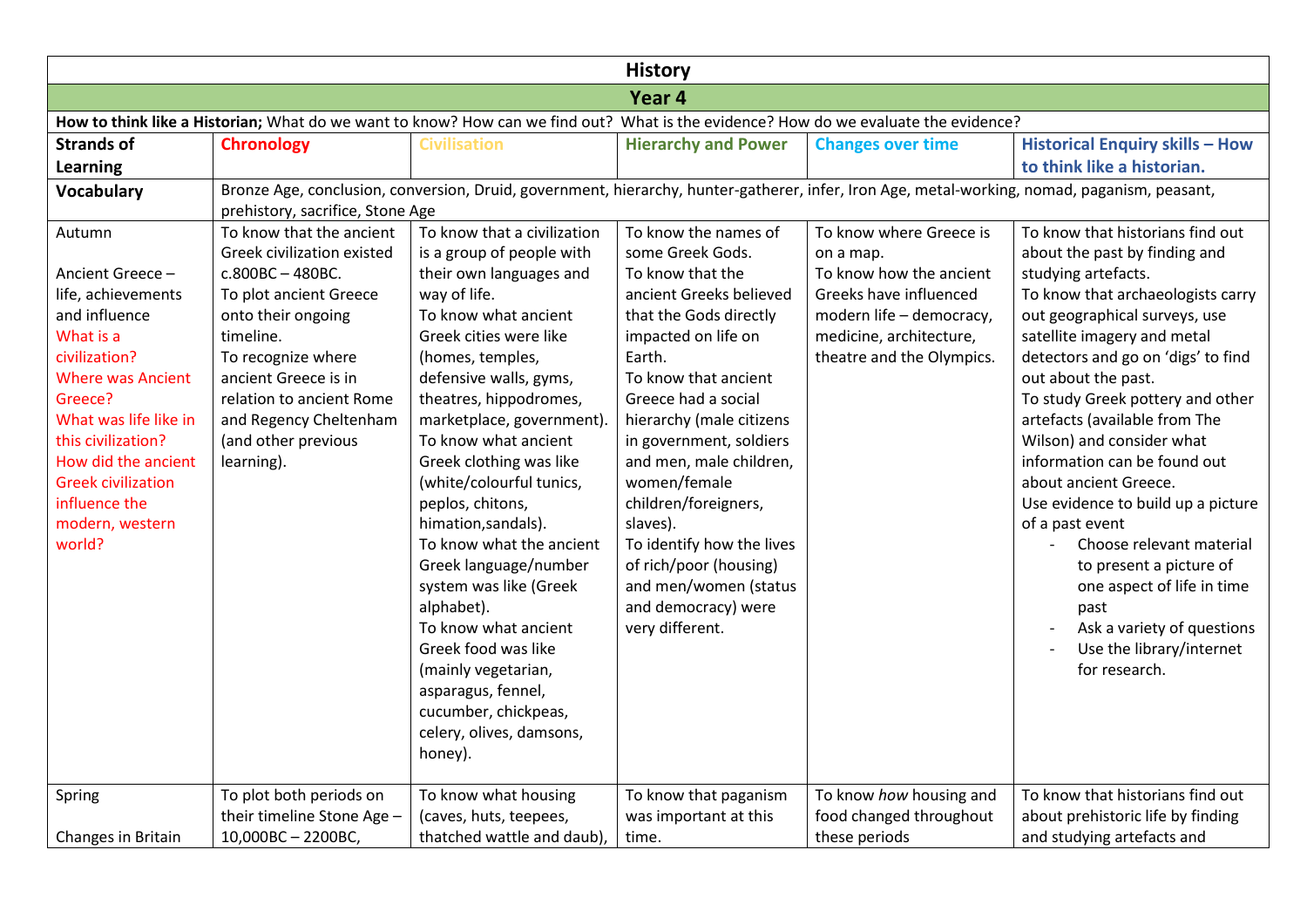| from Stone Age to                    | Bronze Age 2200BC-         | clothing (animal skin),     | To know that             | (settlements,                | ancient remains.                            |
|--------------------------------------|----------------------------|-----------------------------|--------------------------|------------------------------|---------------------------------------------|
| <b>Bronze Age</b>                    | 750BC.                     | language/number system      | Stonehenge was built in  | roundhouses, farming).       | To know that archaeologists carry           |
| Why are these                        | To know where these        | (grunting, mumbling, fire,  | around 2500BC.           | To know why housing and      | out geographical surveys, use               |
| periods so called?                   | periods are in relation to | smoke, drums, whistles,     | To know some of the      | food changed throughout      | satellite imagery and metal                 |
| What was life like in                | ancient Greece (and        | cave painting) and food     | theories about why       | these periods (better tools, | detectors and go on 'digs' to find          |
| The Stone Age?                       | other previous learning).  | (berries, leaves, nuts,     | Stonehenge was built     | farming, meat more           | out about the past.                         |
| How did life change                  |                            | seeds, deer, hares,         | (burial, healing,        | readily available/easier to  | To know why it is difficult to find         |
| when Bronze was                      |                            | mammoths) were like         | astronomical calendar,   | hunt).                       | out about prehistoric life.                 |
| discovered?                          |                            | during these periods.       | Merlin, giants, aliens). |                              | To study pictures/cave                      |
|                                      |                            | To know that the discovery  |                          |                              | paintings/artefacts (available              |
| How did life change<br>when Iron was |                            | of bronze resulted in huge  |                          |                              | from The Wilson) and consider               |
| discovered?                          |                            |                             |                          |                              | what information can be found               |
|                                      |                            | changes in how people       |                          |                              |                                             |
|                                      |                            | lived (better tools,        |                          |                              | out about prehistoric Britain.              |
|                                      |                            | farming, more food,         |                          |                              | Use evidence to build up a picture          |
|                                      |                            | increased population,       |                          |                              | of a past event<br>Choose relevant material |
|                                      |                            | settlements).               |                          |                              |                                             |
|                                      |                            |                             |                          |                              | to present a picture of                     |
|                                      |                            |                             |                          |                              | one aspect of life in time                  |
|                                      |                            |                             |                          |                              | past                                        |
|                                      |                            |                             |                          |                              | Ask a variety of questions                  |
|                                      |                            |                             |                          |                              | Use the library/internet                    |
|                                      |                            |                             |                          |                              | for research.                               |
|                                      |                            |                             |                          |                              |                                             |
|                                      |                            |                             |                          |                              |                                             |
| Summer                               | To plot both periods on    | To know what housing        | To know that the Iron    | To know how housing and      | To know that historians find out            |
|                                      | their timeline Bronze Age  | (roundhouse, beds, kiln,    | Age Celts had many       | food changed throughout      | about prehistoric life by finding           |
| Changes in Britain                   | 2200BC - 750BC, Iron Age   | storage - Skara Brae),      | Gods and Goddesses,      | these periods                | and studying artefacts and                  |
| from Bronze Age to                   | $-750BC - 43AD$ .          | clothing (wool, linen,      | closely tied to the      | (roundhouses to iron age     | ancient remains.                            |
| Iron Age                             | To know where these        | animal skin, dyed with      | natural world, to whom   | hill forts and greater       | To know that archaeologists carry           |
|                                      | periods are in relation to | plants and berries),        | they made sacrifices.    | availability of food due to  | out geographical surveys, use               |
|                                      | the Stone Age and          | language/number system      | To know that Druids      | improved farming and         | satellite imagery and metal                 |
|                                      | Ancient Greece (and        | (Brittonic languages        | were well educated and   | grain).                      | detectors and go on 'digs' to find          |
|                                      | other previous learning).  | developed seen on coins,    | powerful members of      | To know why housing and      | out about the past.                         |
|                                      |                            | inscriptions and some       | the tribes.              | food changed throughout      | To study Bronze Age artefacts               |
|                                      |                            | place names but very little | To discuss why the       | these periods (permanent     | (replicas available from The                |
|                                      |                            | evidence) and food          | Romans tried to limit    | settlements due to           | Wilson) to ask and answer                   |
|                                      |                            | (porridge, bread, honey,    | the power of the Druids. | improved farming and the     | questions about life in the Bronze          |
|                                      |                            | cattle, sheep, pigs) were   |                          | plough and rotatory          | Age.                                        |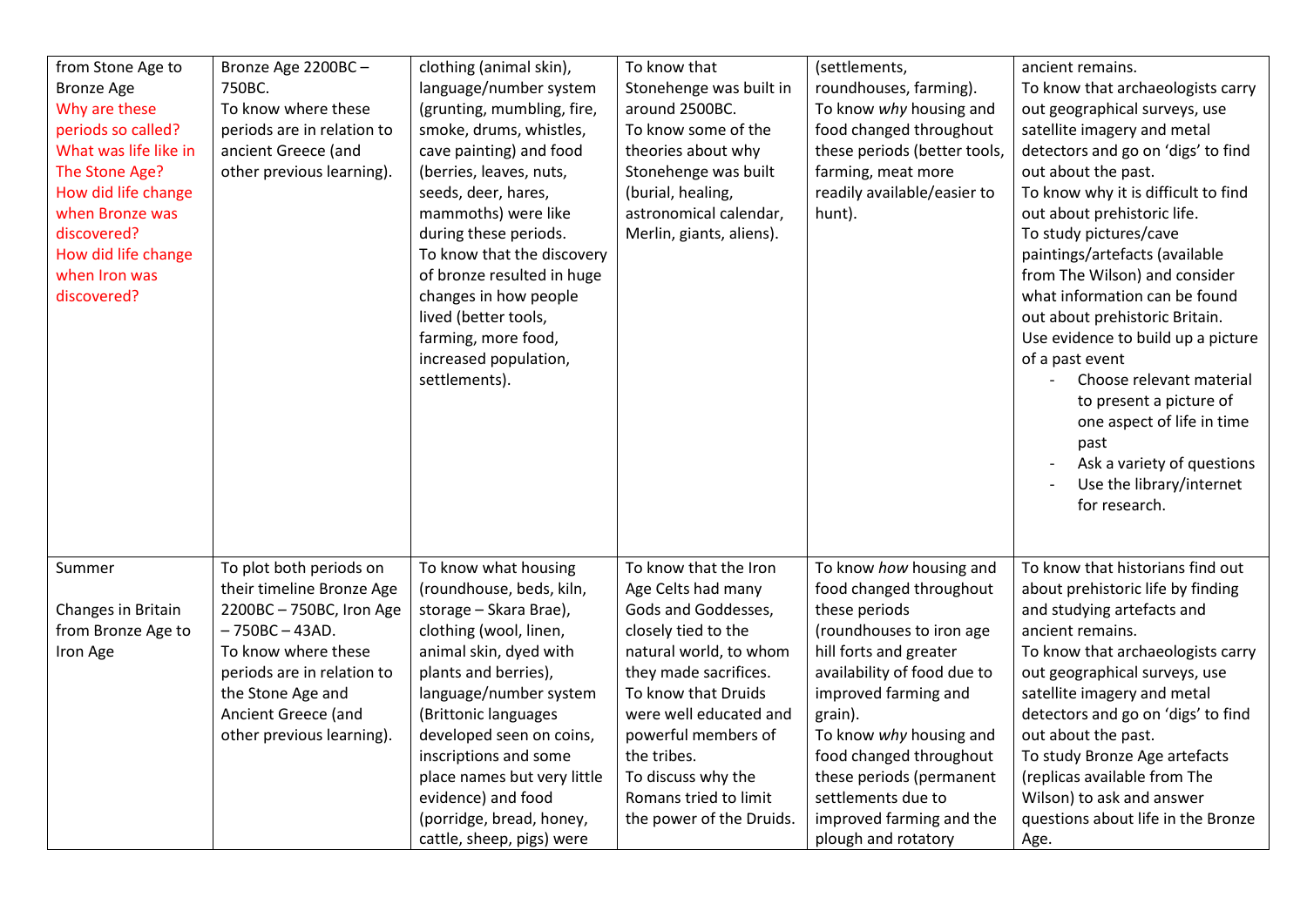|  | like during these periods.<br>To know that the discovery<br>of iron resulted in huge<br>changes in how people<br>lived (finer/sharper tools,<br>iron ploughs, rotatory<br>quern, storing grain in<br>granaries and<br>landownership led to<br>wealth and power). | quern). | Use evidence to build up a picture<br>of a past event<br>Choose relevant material<br>$\omega_{\rm{eff}}$<br>to present a picture of<br>one aspect of life in time<br>past<br>Ask a variety of questions<br>$\blacksquare$<br>Use the library/internet<br>$\overline{\phantom{a}}$<br>for research. |
|--|------------------------------------------------------------------------------------------------------------------------------------------------------------------------------------------------------------------------------------------------------------------|---------|----------------------------------------------------------------------------------------------------------------------------------------------------------------------------------------------------------------------------------------------------------------------------------------------------|
|  |                                                                                                                                                                                                                                                                  |         |                                                                                                                                                                                                                                                                                                    |
|  |                                                                                                                                                                                                                                                                  |         |                                                                                                                                                                                                                                                                                                    |
|  |                                                                                                                                                                                                                                                                  |         |                                                                                                                                                                                                                                                                                                    |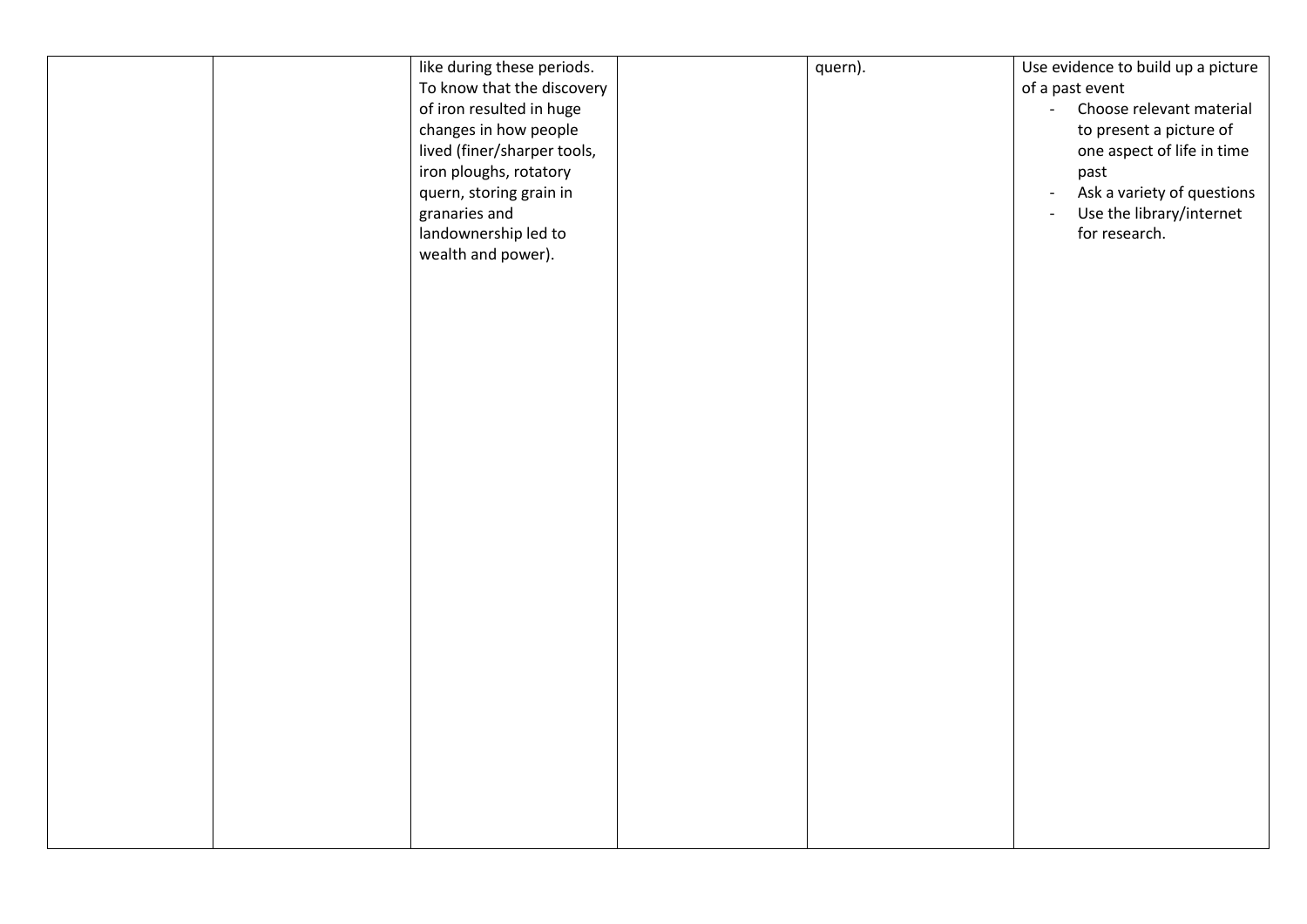|                                                                                                                                                                                                                                                       | <b>History</b>                                                                                                                                                                                                                |                                                                                                                                                                                                                                                                                                                                                                                                                                                                                                                                                                 |                                                                                                                                                                                                                                                                                                                                                                                                                                                                                                                   |                                                                                                                                                                                                                                                                                                         |                                                                                                                                                                                                                                                                                                                                                                                                                                                                                                                                                                                                                                                                                                                                                 |  |  |  |  |
|-------------------------------------------------------------------------------------------------------------------------------------------------------------------------------------------------------------------------------------------------------|-------------------------------------------------------------------------------------------------------------------------------------------------------------------------------------------------------------------------------|-----------------------------------------------------------------------------------------------------------------------------------------------------------------------------------------------------------------------------------------------------------------------------------------------------------------------------------------------------------------------------------------------------------------------------------------------------------------------------------------------------------------------------------------------------------------|-------------------------------------------------------------------------------------------------------------------------------------------------------------------------------------------------------------------------------------------------------------------------------------------------------------------------------------------------------------------------------------------------------------------------------------------------------------------------------------------------------------------|---------------------------------------------------------------------------------------------------------------------------------------------------------------------------------------------------------------------------------------------------------------------------------------------------------|-------------------------------------------------------------------------------------------------------------------------------------------------------------------------------------------------------------------------------------------------------------------------------------------------------------------------------------------------------------------------------------------------------------------------------------------------------------------------------------------------------------------------------------------------------------------------------------------------------------------------------------------------------------------------------------------------------------------------------------------------|--|--|--|--|
|                                                                                                                                                                                                                                                       | Year <sub>5</sub>                                                                                                                                                                                                             |                                                                                                                                                                                                                                                                                                                                                                                                                                                                                                                                                                 |                                                                                                                                                                                                                                                                                                                                                                                                                                                                                                                   |                                                                                                                                                                                                                                                                                                         |                                                                                                                                                                                                                                                                                                                                                                                                                                                                                                                                                                                                                                                                                                                                                 |  |  |  |  |
|                                                                                                                                                                                                                                                       | How to think like a Historian; What do we want to know? How can we find out? What is the evidence? How do we evaluate the evidence?                                                                                           |                                                                                                                                                                                                                                                                                                                                                                                                                                                                                                                                                                 |                                                                                                                                                                                                                                                                                                                                                                                                                                                                                                                   |                                                                                                                                                                                                                                                                                                         |                                                                                                                                                                                                                                                                                                                                                                                                                                                                                                                                                                                                                                                                                                                                                 |  |  |  |  |
| <b>Strands of</b>                                                                                                                                                                                                                                     | <b>Chronology</b>                                                                                                                                                                                                             | <b>Civilisation</b>                                                                                                                                                                                                                                                                                                                                                                                                                                                                                                                                             | <b>Hierarchy and Power</b>                                                                                                                                                                                                                                                                                                                                                                                                                                                                                        | <b>Changes over time</b>                                                                                                                                                                                                                                                                                | <b>Historical Enquiry skills - How</b>                                                                                                                                                                                                                                                                                                                                                                                                                                                                                                                                                                                                                                                                                                          |  |  |  |  |
| Learning                                                                                                                                                                                                                                              |                                                                                                                                                                                                                               |                                                                                                                                                                                                                                                                                                                                                                                                                                                                                                                                                                 |                                                                                                                                                                                                                                                                                                                                                                                                                                                                                                                   |                                                                                                                                                                                                                                                                                                         | to think like a historian.                                                                                                                                                                                                                                                                                                                                                                                                                                                                                                                                                                                                                                                                                                                      |  |  |  |  |
| <b>Vocabulary</b>                                                                                                                                                                                                                                     | peninsula                                                                                                                                                                                                                     |                                                                                                                                                                                                                                                                                                                                                                                                                                                                                                                                                                 |                                                                                                                                                                                                                                                                                                                                                                                                                                                                                                                   |                                                                                                                                                                                                                                                                                                         | Anglo-Saxon, artisan, barrow, bias, Danelaw, demise, kingdom, Norse, originated, pyramid, reliability, revolt, Runes, saga, Scots, Viking, Yucatan                                                                                                                                                                                                                                                                                                                                                                                                                                                                                                                                                                                              |  |  |  |  |
| Autumn<br>Mayan civilization c.<br>AD 900<br>What is a<br>civilisation?<br>Where was the<br>Mayan civilisation?<br>What was life like in<br>this civilisation?<br>What made the<br>Mayans successful.<br>What led to the end<br>of this civilization? | To know that the Mayan<br>civilization existed in c.AD<br>900.<br>To plot the Mayan<br>civilization on thier<br>timeline and recognise<br>what was happening in<br>Europe at this time and<br>relate to previous<br>learning. | To know that a civilization<br>is a group of people with<br>their own languages and<br>way of life.<br>To know what Mayan cities<br>(each had own ruler, plaza,<br>pyramids/temples, ball<br>courts), clothing (loin<br>cloth, cloak, dress, animal<br>skin, headdresses, jade<br>jewellery),<br>language/number system<br>(glyphs, codices, calendar)<br>and food (maize, chilli<br>peppers, avocado,<br>tomatoes, quinoa, cocoa<br>beans, beans, potatoes)<br>were like.<br>To know some of the<br>theories about what<br>caused the demise of the<br>Mayans. | To know the names of<br>some Mayan Gods.<br>To know that the<br>ancient Maya believed<br>that the Gods directly<br>impacted on life on<br>Earth (rulers could<br>communicate with gods<br>and became gods when<br>they died, blood letting<br>and human sacrifice).<br>To know that Ancient<br>Maya had a social<br>hierarchy (ruler, nobles,<br>artisans/merchants,<br>peasants, slaves).<br>To know that slaves built<br>the pyramids and what<br>they were built for<br>(worship, holy rituals,<br>sacrifice). | To know where the<br>Yucatan Peninsula is on a<br>map.<br>To know what evidence of<br>the ancient Mayans still<br>exists (Chichen Itza, Tulum,<br>Coba, Palenque Dresden<br>Codex, Madrid Codex,<br>Paris Codex, Grolier<br>Codex).<br>To consider whether the<br>Mayan civilization was<br>successful. | To know that historians find out<br>about the past by finding and<br>studying artefacts and ancient<br>remains.<br>To know that archaeologists carry<br>out geographical surveys, use<br>satellite imagery, carbon dating<br>and metal detectors and go on<br>'digs' to find out about the past.<br>To study replicas of Mayan<br>artefacts (available from The<br>Wilson) to ask and answer<br>questions about the past.<br>To use secondary sources of<br>information and consider their<br>accuracy.<br>Begin to identify primary and<br>secondary sources<br>Use evidence to build up<br>a picture of a past event<br>Select relevant sections of<br>information<br>Use the library/internet<br>for research with<br>increasing confidence. |  |  |  |  |
| Spring                                                                                                                                                                                                                                                | To know that the Anglo-                                                                                                                                                                                                       | To know where the Jutes                                                                                                                                                                                                                                                                                                                                                                                                                                                                                                                                         | To know why the Anglo-                                                                                                                                                                                                                                                                                                                                                                                                                                                                                            | To know some place                                                                                                                                                                                                                                                                                      | To know that historians find out                                                                                                                                                                                                                                                                                                                                                                                                                                                                                                                                                                                                                                                                                                                |  |  |  |  |
|                                                                                                                                                                                                                                                       | Saxons were in Britain                                                                                                                                                                                                        | (Jutland), Angles (South                                                                                                                                                                                                                                                                                                                                                                                                                                                                                                                                        | Saxons and Scots                                                                                                                                                                                                                                                                                                                                                                                                                                                                                                  | names/days of the                                                                                                                                                                                                                                                                                       | about the past by finding and                                                                                                                                                                                                                                                                                                                                                                                                                                                                                                                                                                                                                                                                                                                   |  |  |  |  |
| Britain's settlement                                                                                                                                                                                                                                  | $c.450 - 1066.$                                                                                                                                                                                                               | Denmark) and Saxons                                                                                                                                                                                                                                                                                                                                                                                                                                                                                                                                             | invaded Britain (possibly                                                                                                                                                                                                                                                                                                                                                                                                                                                                                         | week/words that still exist                                                                                                                                                                                                                                                                             | studying artefacts and ancient                                                                                                                                                                                                                                                                                                                                                                                                                                                                                                                                                                                                                                                                                                                  |  |  |  |  |
| by Anglo-Saxons and<br>Scots.                                                                                                                                                                                                                         | To plot these dates on                                                                                                                                                                                                        | (Germany) came from.<br>To know that one of the                                                                                                                                                                                                                                                                                                                                                                                                                                                                                                                 | invited to help defend                                                                                                                                                                                                                                                                                                                                                                                                                                                                                            | today that originated in<br>Anglo-Saxon times.                                                                                                                                                                                                                                                          | remains.                                                                                                                                                                                                                                                                                                                                                                                                                                                                                                                                                                                                                                                                                                                                        |  |  |  |  |
|                                                                                                                                                                                                                                                       | their ongoing timeline                                                                                                                                                                                                        |                                                                                                                                                                                                                                                                                                                                                                                                                                                                                                                                                                 | the land and good                                                                                                                                                                                                                                                                                                                                                                                                                                                                                                 |                                                                                                                                                                                                                                                                                                         | To know that archaeologists carry                                                                                                                                                                                                                                                                                                                                                                                                                                                                                                                                                                                                                                                                                                               |  |  |  |  |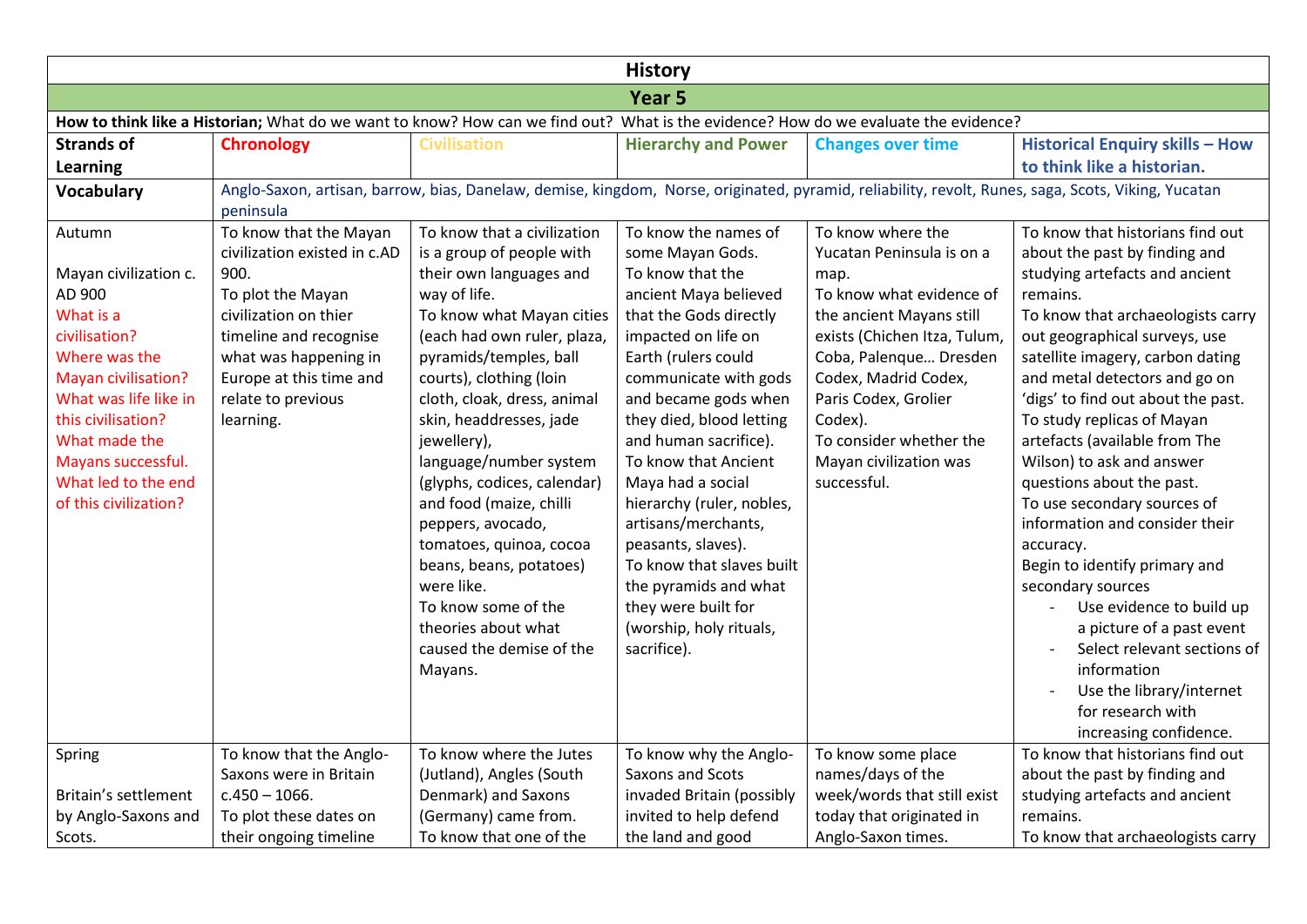| Where did the         | and recognize where this | reasons the Anglo-Saxons    | farming).                 | out geographical surveys, use      |
|-----------------------|--------------------------|-----------------------------|---------------------------|------------------------------------|
| Anglo-Saxons and      | is in relation to the    | came to Britain was to      | To understand how the     | satellite imagery, carbon dating   |
| Scots come from and   | Mayan Civilisation and   | settle and farm (their land | people felt about this    | and metal detectors and go on      |
| why did they invade   | other previous learning. | was prone to flooding).     | invasion.                 | 'digs' to find out about the past. |
| Britain?              |                          | To know that the Anglo-     | To know that the Anglo-   | To know that historians have       |
| What was life like in |                          | Saxons never left Britain.  | Saxons took control of    | excavated and reconstructed        |
| Anglo-Saxon Britain?  |                          | To know where they          | most of Britain (but not  | Anglo-Saxon villages.              |
| How has Britain been  |                          | settled and why (near to    | Scotland, Wales and       | To know that much of what we       |
| influenced by the     |                          | rivers/the sea as easy to   | Cornwall)                 | know about Anglo-Saxon life        |
| Anglo-Saxons?         |                          | reach by boat)              | To know that the Anglo-   | comes graves/'barrows' (replica    |
|                       |                          | To know what Anglo-Saxon    | Saxons divided England    | available from The Wilson).        |
|                       |                          | houses were like - mainly   | into kingdoms, each       | To consider what some of the       |
|                       |                          | wooden with thatched        | with its own royal family | objects (replicas) from Sutton Hoo |
|                       |                          | roofs.                      | (Northumbria, Mercia,     | and other villages might have      |
|                       |                          | To know what Anglo-Saxon    | Wessex, Kent and          | been used for.                     |
|                       |                          | villages were like - small, | Anglia).                  | Begin to identify primary and      |
|                       |                          | near natural resources,     | To know that Anglo-       | secondary sources                  |
|                       |                          | high fence.                 | Saxon villages were       | Use evidence to build up           |
|                       |                          | To know that the Anglo-     | named after their         | a picture of a past event          |
|                       |                          | Saxons grew crops,          | chieftain.                | Select relevant sections of        |
|                       |                          | hunted, made household      | To know that the Anglo-   | information                        |
|                       |                          | items and traded.           | Saxons were Pagan but     | Use the library/internet           |
|                       |                          | To know that Anglo-Saxons   | gradually converted to    | for research with                  |
|                       |                          | ate what they grew -        | Christianity.             | increasing confidence.             |
|                       |                          | cereals, vegetables, fruit, | To know the               |                                    |
|                       |                          | pork, fish, barley to make  | names/roles of some of    |                                    |
|                       |                          | beer.                       | the Pagan gods.           |                                    |
|                       |                          | To know that the Anglo-     | To know that the last     |                                    |
|                       |                          | Saxons spoke Old English    | Anglo-Saxon King of       |                                    |
|                       |                          | which had 4 main dialects   | England was King Harold   |                                    |
|                       |                          | (Mercian, Northumbrian,     | who was killed in 1066    |                                    |
|                       |                          | Kentish, West Saxon).       | when William of           |                                    |
|                       |                          |                             | Normandy took over        |                                    |
|                       |                          |                             | and brought Anglo-        |                                    |
|                       |                          |                             | Saxon rule to an end.     |                                    |
|                       |                          |                             |                           |                                    |
|                       |                          |                             |                           |                                    |
|                       |                          |                             |                           |                                    |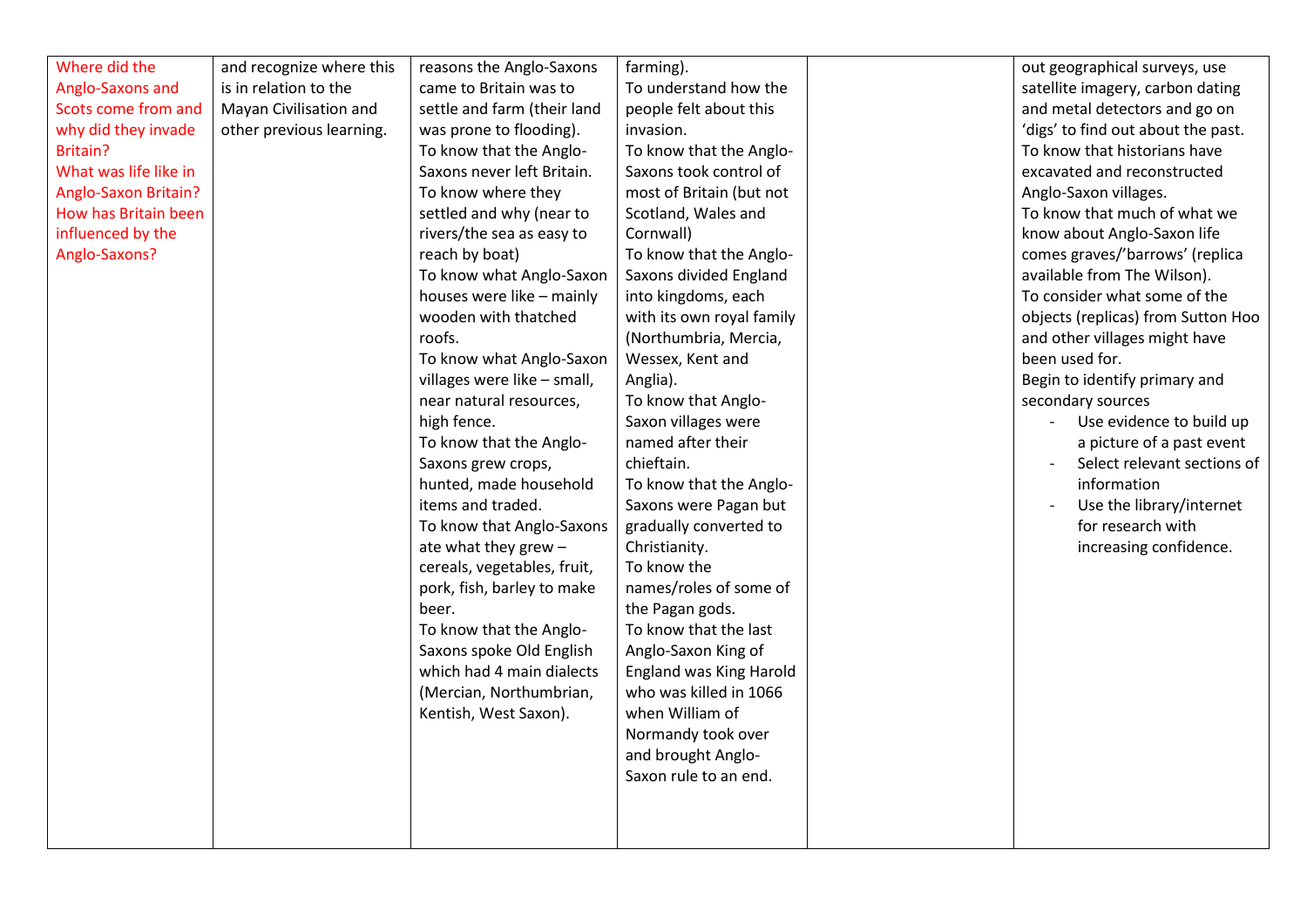| Summer                 | To plot the Viking period  | To name some of the         | To know that the Vikings  | To know some place       | To know that historians find out    |
|------------------------|----------------------------|-----------------------------|---------------------------|--------------------------|-------------------------------------|
|                        | on the ongoing timeline c. | places where the Vikings    | came from Denmark,        | names that orginate from | about the past by finding and       |
| The Viking and         | $800 - 1042.$              | settled eg. Northumbria,    | Norway and Sweden.        | Viking settlement eg.    | studying artefacts and ancient      |
| Anglo-Saxon struggle   | To know that the Anglo-    | East Anglia, North and      | To know that the Vikings  | Derby, Scunthorpe,       | remains.                            |
| for the Kingdom of     | Saxon and Viking periods   | North West of Scotland. To  | came for more land,       | Langtoft.                | To know that archaeologists carry   |
| England in the time    | overlap.                   | know that the areas of      | better land and the       |                          | out geographical surveys, use       |
| of Edward the          | To know that the Vikings   | Britain where the Vikings   | 'treasures' in the        |                          | satellite imagery, carbon dating    |
| Confessor.             | settled in different areas | settled were known as       | monasteries.              |                          | and metal detectors and go on       |
| Why did the Vikings    | to the Anglo-Saxons.       | Danelaw.                    | To know that the Vikings  |                          | 'digs' to find out about the past.  |
| invade Britain?        | To recognise where this    | To know that the Vikings    | worshipped many Gods      |                          | To know that we know about the      |
| What was life like in  | period is in relation to   | ate what they could grow    | and Goddesses eg. Odin,   |                          | Vikings because of artefacts found  |
| <b>Viking Britain?</b> | previous learning.         | or hunt - fruit/vegetables, | Thor, Freyr.              |                          | where their settlements were eg.    |
| How has Britain been   |                            | wild/domesticated           | To know that the Viking   |                          | runes, coins and sagas.             |
| influenced by the      |                            | animals.                    | period in Britain came to |                          | To use replicas of Viking artefacts |
| <b>Vikings?</b>        |                            | To know what Viking         | an end in 1066 when the   |                          | (available from The Wilson) to ask  |
|                        |                            | houses were like - long,    | Normans took over and     |                          | and answer questions about the      |
|                        |                            | rectangular,                | consequently the Viking   |                          | past - make suggestions about       |
|                        |                            | wood/stone/turf.            | raids stopped - more      |                          | what they are and what they tell    |
|                        |                            | To know that the Vikings    | difficult to defeat a     |                          | us about Viking life.               |
|                        |                            | spoke Norse, made up of     | 'country' rather than     |                          | Begin to identify primary and       |
|                        |                            | characters, called Runes.   | 'tribes'.                 |                          | secondary sources                   |
|                        |                            |                             |                           |                          | Use evidence to build up            |
|                        |                            |                             |                           |                          | a picture of a past event           |
|                        |                            |                             |                           |                          | Select relevant sections of         |
|                        |                            |                             |                           |                          | information                         |
|                        |                            |                             |                           |                          | Use the library/internet            |
|                        |                            |                             |                           |                          | for research with                   |
|                        |                            |                             |                           |                          | increasing confidence.              |
|                        |                            |                             |                           |                          |                                     |
|                        |                            |                             |                           |                          |                                     |
|                        |                            |                             |                           |                          |                                     |
|                        |                            |                             |                           |                          |                                     |
|                        |                            |                             |                           |                          |                                     |
|                        |                            |                             |                           |                          |                                     |
|                        |                            |                             |                           |                          |                                     |
|                        |                            |                             |                           |                          |                                     |
|                        |                            |                             |                           |                          |                                     |
|                        |                            |                             |                           |                          |                                     |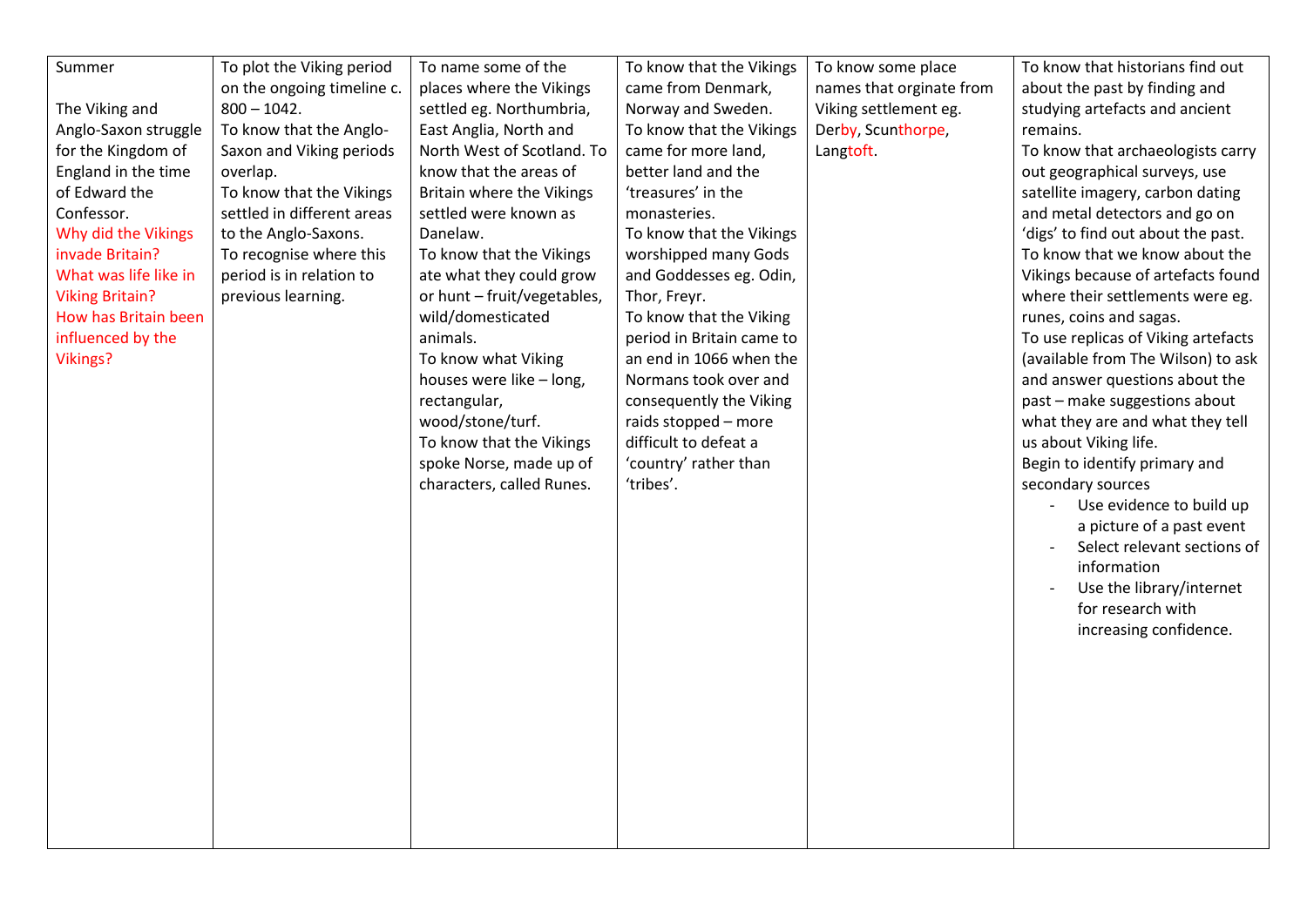| <b>History</b>                                                                                                                      |                               |                                                             |                             |                            |                                                                                                                                               |  |
|-------------------------------------------------------------------------------------------------------------------------------------|-------------------------------|-------------------------------------------------------------|-----------------------------|----------------------------|-----------------------------------------------------------------------------------------------------------------------------------------------|--|
| Year <sub>6</sub>                                                                                                                   |                               |                                                             |                             |                            |                                                                                                                                               |  |
| How to think like a Historian; What do we want to know? How can we find out? What is the evidence? How do we evaluate the evidence? |                               |                                                             |                             |                            |                                                                                                                                               |  |
| <b>Strands of</b>                                                                                                                   | <b>Chronology</b>             | <b>Civilisation</b>                                         | <b>Hierarchy and Power</b>  | <b>Changes over time</b>   | <b>Historical Enquiry skills - How</b>                                                                                                        |  |
| Learning                                                                                                                            |                               |                                                             |                             |                            | to think like a historian.                                                                                                                    |  |
| <b>Vocabulary</b>                                                                                                                   |                               | Egypt, forensics, hieroglyphs, Nile, Pharaoh, Rosetta Stone |                             |                            |                                                                                                                                               |  |
| Autumn                                                                                                                              | To plot the Ancient           | To know that a civilization                                 | To know that the            | To know what evidence of   | To know that historians find out                                                                                                              |  |
|                                                                                                                                     | Egyptian civilization on      | is a group of people with                                   | <b>Ancient Egyptians</b>    | Ancient Egypt is still     | about the past by finding and                                                                                                                 |  |
| (Earliest civilisations)                                                                                                            | their timeline c.3100BC-      | their own languages and                                     | worshipped many Gods        | present in Egypt today -   | studying artefacts and ancient                                                                                                                |  |
| in depth study of                                                                                                                   | 30BC.                         | way of life.                                                | and Goddesses and be        | pyramids, sphinx, Rosetta  | remains.                                                                                                                                      |  |
| Ancient Egypt                                                                                                                       | To discuss where this         | To identify where Egypt is                                  | able to name some of        | Stone - and that they tell | To know that archaeologists carry                                                                                                             |  |
| What is a                                                                                                                           | period fits in relation to    | in the world.                                               | them.                       | us about life in ancient   | out geographical surveys, use                                                                                                                 |  |
| civilization?                                                                                                                       | other periods studied.        | To know that most                                           | To know that Ancient        | Egypt but are also popular | satellite imagery, carbon dating,                                                                                                             |  |
| Where was the                                                                                                                       | To discuss what life was      | Egyptians then/now live                                     | Egypt had a social          | tourist attractions.       | metal detectors and forensics                                                                                                                 |  |
| <b>Ancient Egyptian</b>                                                                                                             | like in Britain at this time. | along the banks of the                                      | hierarchy (Pharaoh,         |                            | (finger print matching, DNA                                                                                                                   |  |
| civilization?                                                                                                                       |                               | Nile.                                                       | government officials,       |                            | testing and chemical analysis) and                                                                                                            |  |
| What was life like in                                                                                                               |                               | To know why the Nile was                                    | priests, scribes, soldiers, |                            | go on 'digs' to find out about the                                                                                                            |  |
| this civilisation?                                                                                                                  |                               | so important to Ancient                                     | artisans, peasants,         |                            | past.                                                                                                                                         |  |
| How was it                                                                                                                          |                               | Egyptians - water, food,                                    | slaves).                    |                            | To know how the pyramids help                                                                                                                 |  |
| similar/different to                                                                                                                |                               | transport.                                                  | To know that the            |                            | us to learn about life in Ancient                                                                                                             |  |
| other civilisations?                                                                                                                |                               | To know that most                                           | Pharaoh was the most        |                            | Egypt - artefacts and wall                                                                                                                    |  |
| What made it a                                                                                                                      |                               | villagers were farmers and                                  | powerful person - head      |                            | paintings.                                                                                                                                    |  |
| successful                                                                                                                          |                               | ate what they grew -                                        | of government, high         |                            | To understand why Howard                                                                                                                      |  |
| civilisation?                                                                                                                       |                               | grain, fruit, vegetables,                                   | priest and owner of all     |                            | Carter's discovery of                                                                                                                         |  |
| What impact did this                                                                                                                |                               | cattle, pigs                                                | of Egypt.                   |                            | Tutankhamun's tomb was so                                                                                                                     |  |
| civilization have on                                                                                                                |                               | To know that the Egyptians                                  | To be able to name          |                            | important and how it helps us to                                                                                                              |  |
| the world?                                                                                                                          |                               | used hieroglyphics to                                       | some Pharaohs.              |                            | understand about life (and death)                                                                                                             |  |
|                                                                                                                                     |                               | communicate and we                                          | To know that slaves built   |                            | in Ancient Egypt.                                                                                                                             |  |
|                                                                                                                                     |                               | know this partly because                                    | the pyramids and what       |                            | To study replicas of artefacts                                                                                                                |  |
|                                                                                                                                     |                               | of the Rosetta Stone.                                       | they were built for         |                            | (available from The Wilson) to ask                                                                                                            |  |
|                                                                                                                                     |                               |                                                             | (burial of Pharaohs).       |                            | and answer questions about life in                                                                                                            |  |
|                                                                                                                                     |                               |                                                             |                             |                            |                                                                                                                                               |  |
|                                                                                                                                     |                               |                                                             |                             |                            |                                                                                                                                               |  |
|                                                                                                                                     |                               |                                                             |                             |                            |                                                                                                                                               |  |
|                                                                                                                                     |                               |                                                             |                             |                            |                                                                                                                                               |  |
|                                                                                                                                     |                               |                                                             |                             |                            |                                                                                                                                               |  |
|                                                                                                                                     |                               |                                                             |                             |                            | Ancient Egypt.<br>Recognise primary and secondary<br>sources<br>Use a range of sources to<br>find out about the past<br>Suggest omissions and |  |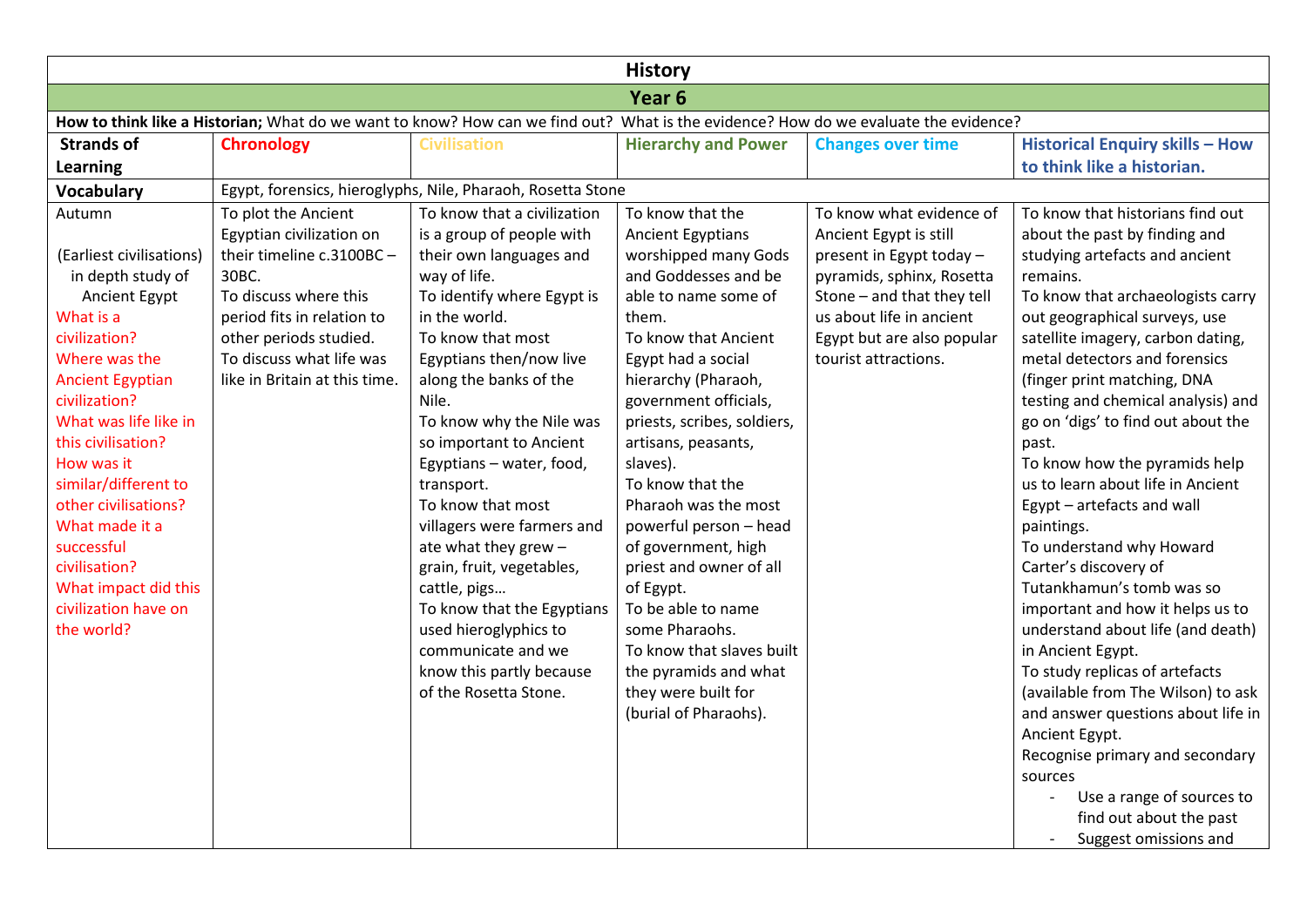|                      |                           |                               |                          |                           | the means of finding out           |
|----------------------|---------------------------|-------------------------------|--------------------------|---------------------------|------------------------------------|
|                      |                           |                               |                          |                           | Bring knowledge gathered           |
|                      |                           |                               |                          |                           | from several sources               |
|                      |                           |                               |                          |                           | together in a fluent               |
|                      |                           |                               |                          |                           | account.                           |
| Spring               | To identify the time      | To know what types of         | To know who made the     | To recognise how both     | To know that historians find out   |
|                      | periods (Roman, Anglo-    | crime were common             | laws during these        | crime and punishment      | about the past by finding and      |
| Crime and            | Saxon, Viking and         | during these periods -        | periods of time          | have changed over time.   | studying artefacts and ancient     |
| Punishment from the  | Norman) on the KS2        | Roman (blasphemy, theft,      | (emperor, tribe,         | To discuss why the nature | remains.                           |
| Romans to the        | timeline.                 | forgery, murder), Anglo-      | monarch,                 | of crimes changes over    | To know that archaeologists carry  |
| beginning of Tudor   | To discuss what life was  | Saxon (theft, adultery,       | government).             | time.                     | out geographical surveys, use      |
| Rule                 | like in Britain at these  | drunk and disorderly, not     | To know that the         | To discuss how the        | satellite imagery, carbon dating,  |
| How did changes in   | different times by making | obeying church customs),      | Romans brought with      | perceived severity of     | metal detectors and forensics      |
| society create       | references to previous    | Viking (questioning           | them quite a well        | crimes changes over time. | (finger print matching, DNA        |
| changes in the types | learning.                 | someone's honour,             | developed legal process. | eg religious crimes and   | testing and chemical analysis) and |
| of crimes that were  |                           | witchcraft, murder, theft)    | To recognise how the     | crimes involving money.   | go on 'digs' to find out about the |
| committed and how    |                           | and Norman (poaching,         | punishments were often   | To understand why         | past.                              |
| they were punished?  |                           | Anglo-Saxons killing          | different for rich and   | people's opinions about   | To use primary and secondary       |
|                      |                           | Normans, cutting down         | poor, men and women,     | crime and punishment      | sources to find out about types of |
|                      |                           | trees, hunting deer).         | adults and children.     | have changed over time.   | crime committed.                   |
|                      |                           | To know some of the types     |                          |                           | To use primary and secondary       |
|                      |                           | of punishments used (and      |                          |                           | sources to investigate forms of    |
|                      |                           | for which crimes) during      |                          |                           | punishment and consider what       |
|                      |                           | these periods;                |                          |                           | they are and what they were used   |
|                      |                           | Roman (beatings, lashings,    |                          |                           | for.                               |
|                      |                           | exile, death, curse tablets), |                          |                           | To state opinions about whether    |
|                      |                           | Anglo-Saxon (trial by         |                          |                           | or not punishment was 'fair' at    |
|                      |                           | ordeal, courts called         |                          |                           | different periods in history.      |
|                      |                           | 'moots' - fine,               |                          |                           |                                    |
|                      |                           | mutilation/torture,           |                          |                           | Recognise primary and secondary    |
|                      |                           | execution)                    |                          |                           | sources                            |
|                      |                           | Vikings (laws/punishments     |                          |                           | Use a range of sources to          |
|                      |                           | discussed at a meeting        |                          |                           | find out about the past            |
|                      |                           | called a 'Thing', outlawing,  |                          |                           | Suggest omissions and              |
|                      |                           | trail by water, fine,         |                          |                           | the means of finding out           |
|                      |                           | holmgang (dual)               |                          |                           | Bring knowledge gathered           |
|                      |                           | Norman (fines paid to the     |                          |                           | from several sources               |
|                      |                           | King, trial by combat or      |                          |                           | together in a fluent               |